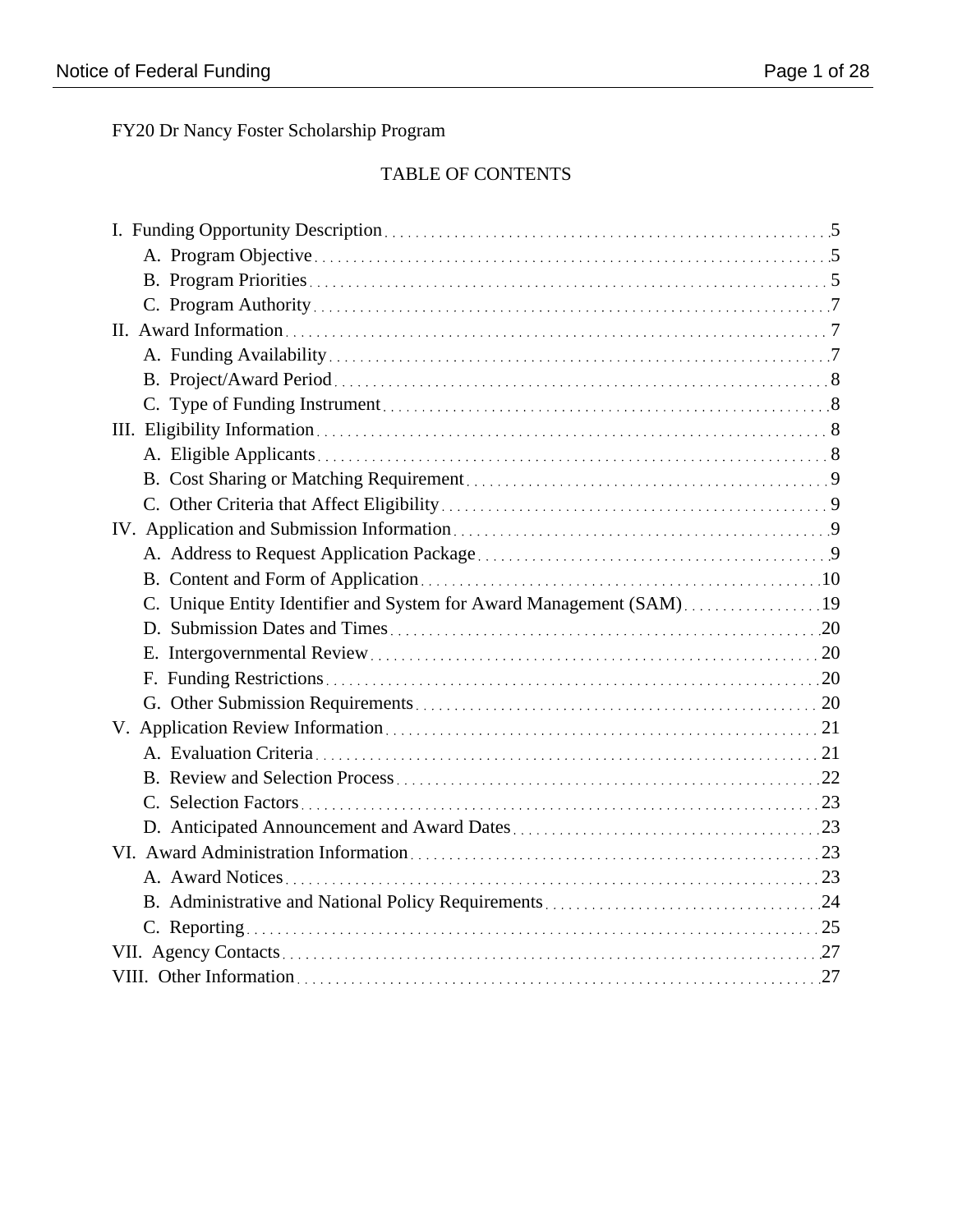# ANNOUNCEMENT OF NOTICE OF FUNDING OPPORTUNITY

# EXECUTIVE SUMMARY

Federal Agency Name(s): National Ocean Service (NOS), National Oceanic and Atmospheric Administration (NOAA), Department of Commerce

Funding Opportunity Title: FY20 Dr Nancy Foster Scholarship Program

Announcement Type: Initial

Funding Opportunity Number: NOAA-NOS-ONMS-2020-2006239

Catalog of Federal Domestic Assistance (CFDA) Number: 11.429, Marine Sanctuary Program

Dates: Completed applications must be received by Grants.gov by December 6, 2019 at 11:59 p.m. Eastern Time or postmarked no later than December 6, 2019 and sent to the NOAA Office of National Marine Sanctuaries. Applications received after the due date will not be reviewed or considered and will be disqualified.

PLEASE NOTE: We encourage all Grants.gov applicants to begin the application process several days before the December 6, 2019 deadline. All applicants should be aware that adequate time must be factored into applicant schedules for delivery of the application. It may take Grants.gov up to two (2) business days to validate or reject the application. Please keep this in mind in developing your submission timeline. Electronic applicants are advised that volume on Grants.gov can be extremely heavy resulting in further delays. If Grants.gov is unable to accept applications electronically in a timely fashion, applicants are encouraged to exercise their option to submit their application in paper format by the due date outlined in this Notice of Funding Opportunity (NOFO).

Funding Opportunity Description: The Dr. Nancy Foster Scholarship Program provides support for master's and doctoral degrees in oceanography, marine biology, or maritime archaeology—this can include but is not limited to ocean and/or coastal: engineering, social science, marine education, marine stewardship, resource management disciplines—and particularly encourages women and members of minority groups to apply. Individuals who are U.S. citizens or permanent residents, or citizens of U.S. territories, and are applying to or have been accepted to a graduate program at a U.S. accredited institution, may apply. Prospective scholars do not need to be enrolled in a graduate program at the time of application but must be admitted to a graduate level program in order to be awarded this scholarship. Scholarship selections are based on academic excellence, letters of recommendations, research and career goals, and financial need. Applicants must have a cumulative 3.30 grade point average to be eligible to apply and maintain a minimum cumulative and term grade point average of 3.30 for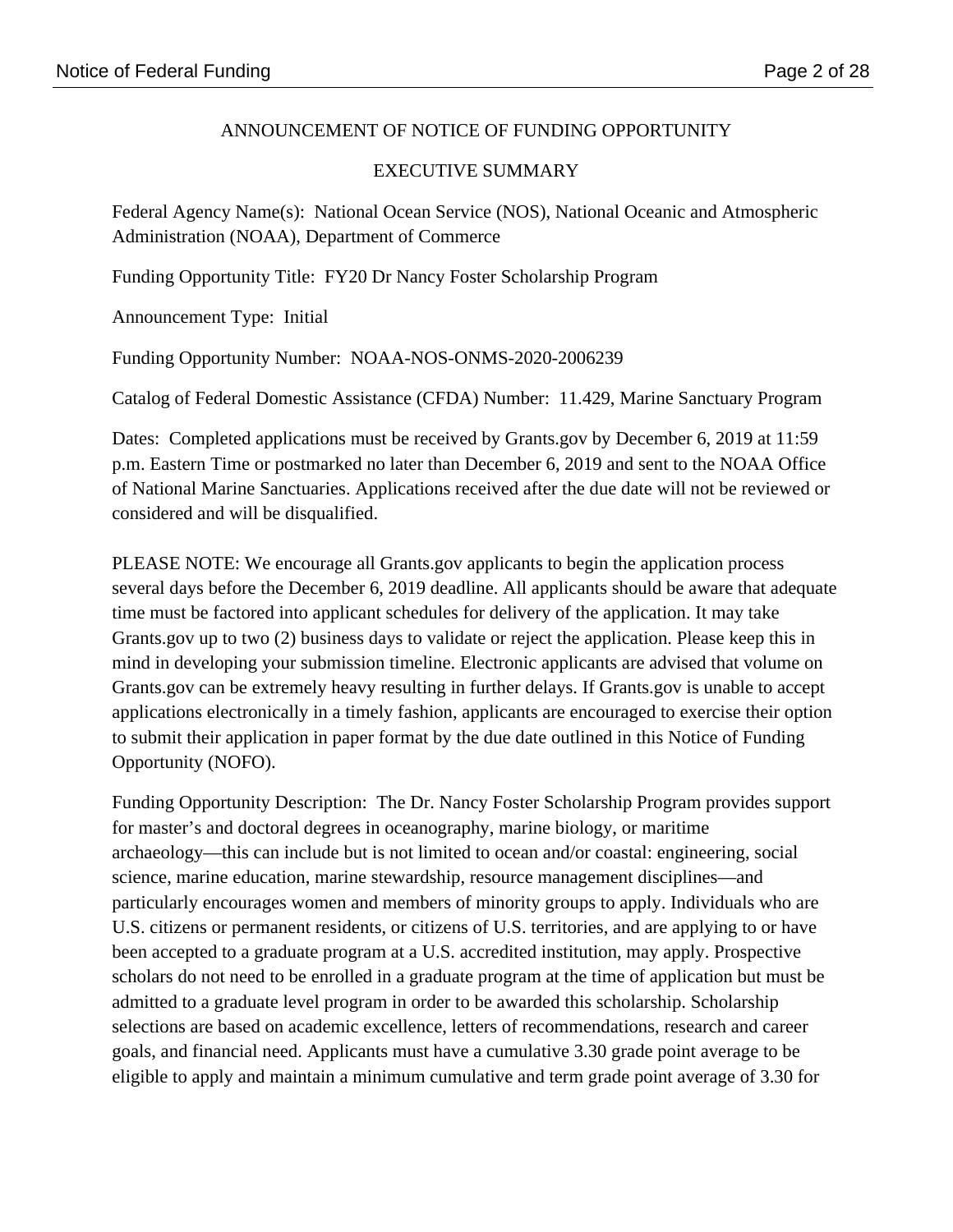every term and for the duration of their award. Dr. Nancy Foster Scholarships may provide, subject to appropriations, yearly support of up to \$42,000 per student (a 12-month stipend of \$30,000 in addition to an education allowance of up to \$12,000) and up to \$10,000 of support for a 4-6 week program collaboration at a NOAA facility. Applicants can only obtain funding for the number of years they have remaining in their graduate studies when they applied for the Dr. Nancy Foster Scholarship Program. For example, if you have already completed two years of your PhD studies, and you become a Dr. Nancy Foster Scholarship recipient and indicate it will take you two additional years to complete your degree, you will only be able to obtain funds for the remaining two years of your graduate studies. Note that scholars are allowed one (1) one-year no-cost extension that must be requested at least 60 days before the end of the award and will need to provide a justification and a current budget.

Completion of one (1) program collaboration is required for every doctoral scholarship award, with a second recommended, but not required. For master's degree level scholars, completion of a program collaboration is strongly recommended, but not required. The Dr. Nancy Foster Scholarship funds cannot be used toward research costs.

Dr. Nancy Foster Scholarship Program recipients will be required to participate in a mandatory NOAA Orientation Training to meet with the NOAA Office of National Marine Sanctuaries staff at a date and location to be determined in the summer of 2020. If scholarships have not been awarded before this training, recipients may be required to incur pre-award costs that will be reimbursed after award funds have been issued.

As a recipient of the Dr. Nancy Foster Scholarship Program, you become a recognized member of the NOAA community. NOAA provides significant financial resources to help you pursue your independent graduate degree, as well as the staff expertise to assist you with your research along the way. Therefore, Dr. Nancy Foster Scholars must conduct some specific outreach efforts. To help increase diversity of future applicants, Dr. Nancy Foster Scholarship Program recipients must give at least one presentation about the Dr. Nancy Foster Scholarship Program to a diverse audience, such as undergraduate students at a minority serving institution, historically black colleges and universities, or other appropriate venue(s). All Dr. Nancy Foster Scholarship Program recipients must also put together an outreach product (e.g., video, infographic) that communicates their scientific research in a way that the average viewer can understand it, its importance, and its relevance to the NOAA mission. Appropriate training in the creation of outreach products will be provided to all scholarship recipients.

Dr. Nancy Foster Scholars also participate in a program collaboration. This opportunity is designed to allow scholars to participate in research or other activities for four to six weeks at a field office of the National Marine Sanctuary System, or other NOAA program offices. Federal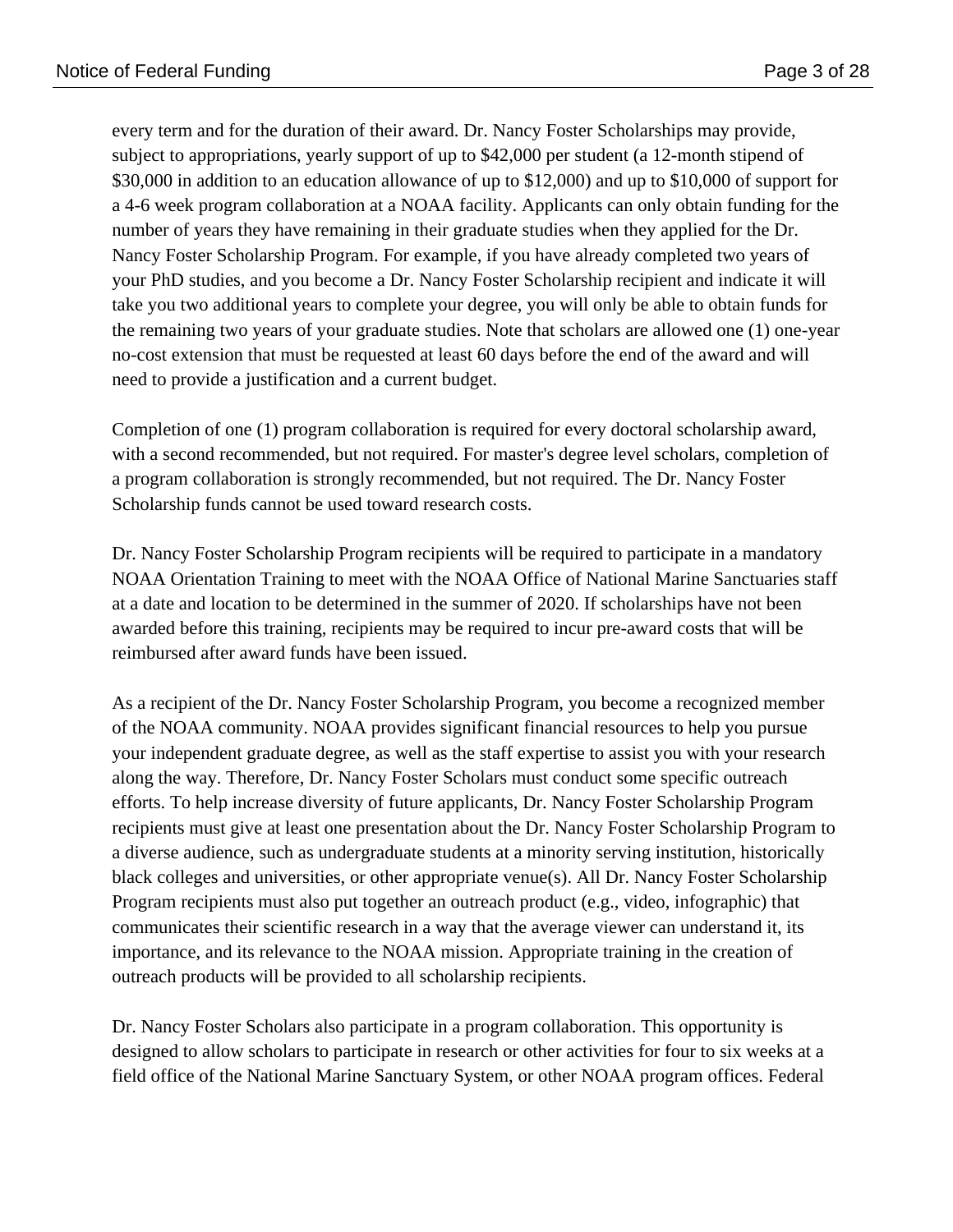support for the program collaboration may be used toward allowable costs such as: travel to and from the NOAA facility, housing, per diem, laboratory costs, research vessel support, and consumables while conducting research at the NOAA facility. Scholars are required to provide their own health insurance coverage during the program collaboration. More details on allowable costs can be found in 2 CFR part 200, Subpart E – Cost Principles. If scholars choose to participate in a program collaboration during a specific year, they must notify the Program Officer by December of the academic year in which they intend to participate in the collaboration. Approval from the NOAA Office of National Marine Sanctuaries is required prior to embarking on the program collaboration.

In order to have a competitive application for the Dr. Nancy Foster Scholarship Program, it is recommended that you review the following bullets to assess whether or not you should apply for this scholarship.

1. Your research proposal aligns closely with NOAA's mission, with particular emphasis on meeting the science needs of the NOAA Office of National Marine Sanctuaries. This is 20% of your application score.

2. Your financial need statement documents a strong financial need due to challenges, hardships, or other information through a compelling personal narrative. This is 25% of your application score.

3. You (likely) have exceptional letters of recommendation. This is 10% of your application score.

4. Historically, proposals that do not support the science needs of NOAA's National Marine Sanctuary System do not rank as high.

5. If you are in the last year of your Masters or Ph.D. program, it is not advised to apply for this scholarship.

Additional information about the scholarship can be obtained in the full announcement text of the Federal Funding Opportunity.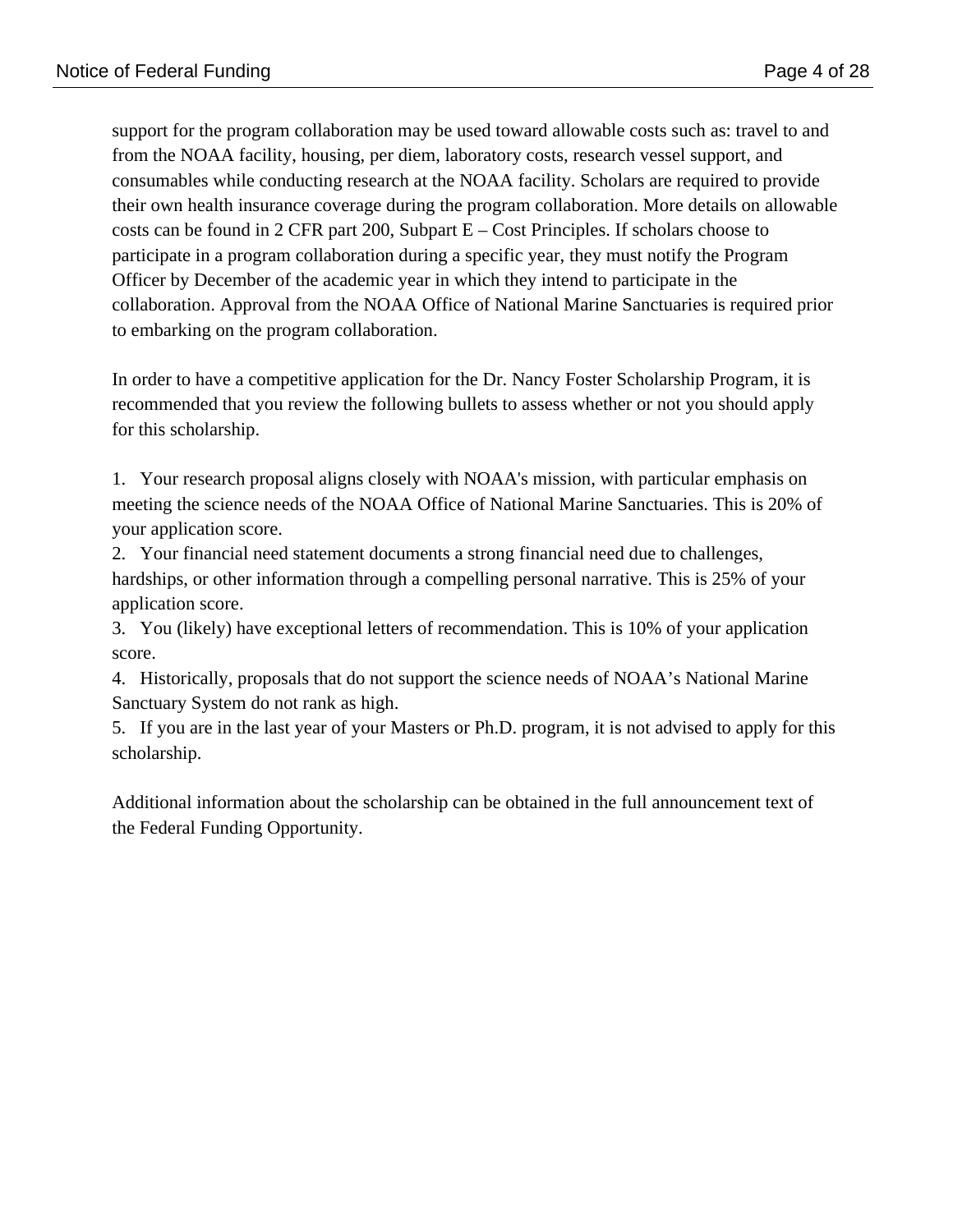### FULL ANNOUNCEMENT TEXT

#### I. Funding Opportunity Description

#### A. Program Objective

The Dr. Nancy Foster Scholarship Program is authorized at 16 U.S.C. 1445c-1 and 16 U.S.C. 1445c to recognize outstanding achievement in master's and doctoral degrees in oceanography, marine biology, or maritime archaeology—this can include but is not limited to ocean and/or coastal: engineering, social science, marine education, marine stewardship, resource management disciplines—and particularly to encourage women and members of minority groups to apply. The scholarship supports independent graduate level research through financial support of graduate degrees in such fields. Gender and minority status are not considered when selecting award recipients. However, special outreach efforts are employed to solicit applications from women and members of minority groups. Scholarships are distributed by disciplines, institutions, and geography, and by degree sought, with selections within distributions based on financial need, the potential for success in a graduate level studies program (academic achievement), and the potential for achieving research and career goals. The program is administered through the NOAA Office of National Marine Sanctuaries and is funded annually with 1% of the amount appropriated each fiscal year to carry out the National Marine Sanctuaries Act.

#### B. Program Priorities

The NOAA Office of National Marine Sanctuaries is seeking applications for the Dr. Nancy Foster Scholarship Program from individuals, particularly women and minorities, who, due to financial constraints, may otherwise not be able to pursue an advanced degree in oceanography, marine biology, maritime archaeology, and all other science, engineering, social science, and resource management disciplines involving ocean and coastal areas. The program seeks to increase the number of women and minorities in these scientific disciplines, particularly as they relate to the mission of the NOAA Office of National Marine Sanctuaries.

The NOAA Office of National Marine Sanctuaries conducts, sponsors, and facilitates research to better understand ecosystems and cultural resources in national marine sanctuaries, their changing condition, and the significance of threats. The National Marine Sanctuary System uses conservation science to support policy decisions, develop effective response capabilities, evaluate management practices, and support broader, NOAA-wide responsibilities for marine conservation and management. Science priorities are identified within national marine sanctuary management plans and are necessary to protect and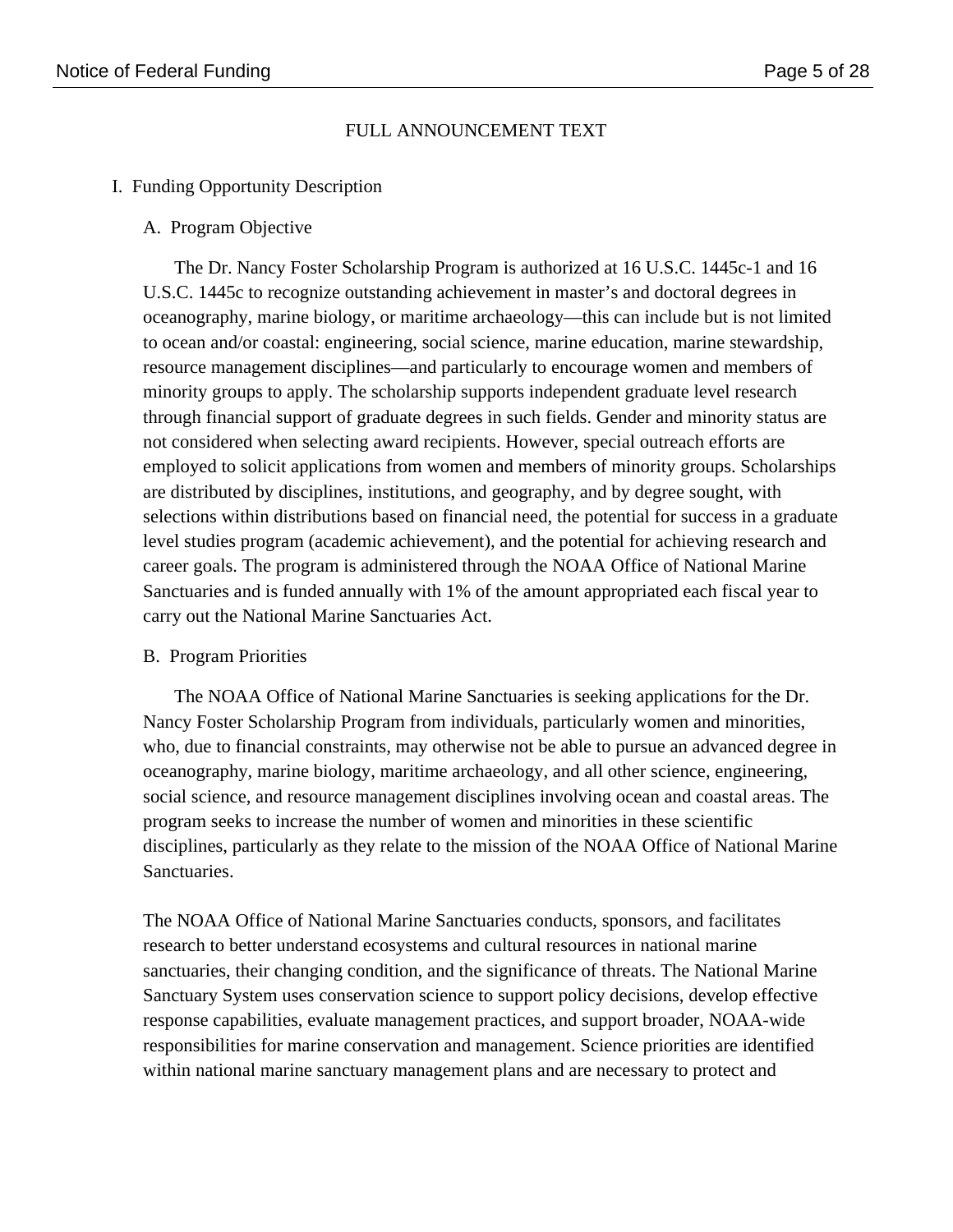conserve sanctuary resources, manage risks, reduce threats and respond to unexpected events. Strong partnerships, expert scientific content and judgment, and peer review enhances the accuracy and credibility of monitoring and research. In addition, science, education, outreach, and policy development work together to raise awareness and prompt effective action that will address ocean problems. More information on the NOAA Office of National Marine Sanctuaries can be found at http://sanctuaries.noaa.gov.

NOAA recognizes the student's need to ensure that scholarly research, which is often hypothesis based, addresses critical gaps in knowledge about ecological processes, physiological mechanisms, evolutionary underpinnings, human behaviors, preferences and values, and related areas. The nature of the NOAA Office of National Marine Sanctuaries' research, as well as interactions with sanctuary staff and partners with similar goals, can help students fulfill their degree requirements through work benefiting not only national marine sanctuaries, but marine conservation more broadly and ecosystem science as a whole. In addition to natural resource studies, scholars may investigate socioeconomic, maritime archaeological and maritime heritage resource studies in national marine sanctuaries.

General science priorities for the NOAA Office of National Marine Sanctuaries are stated below. Site-specific needs are identified in the Science Needs Assessment available at: https://sanctuaries.noaa.gov/science/assessment. Contact information for Conservation Science Program staff is also available at:

https://sanctuaries.noaa.gov/science/assessment/research\_coordinators.html.

• Integrated approaches to assess and monitor the condition and trends of natural and heritage resources using ecological, archaeological, and socioeconomic indicators. Results support development of sanctuary conditions reports, in which site-specific, regional, and national needs can also be found: https://sanctuaries.noaa.gov/science/condition/ and help sanctuary management evaluate the condition of sanctuary resources.

• Climate change research and monitoring as it relates to sanctuary resources (e.g., ocean acidification, temperature change, sea level change, species range shifts and phenology, and changes in physical processes).

• Assessments of how human activities such as fishing, land use runoff, and marine debris affect sanctuary qualities such as biodiversity, biomass, water quality, and health of sanctuary ecosystems.

• Historical ecology studies to evaluate changes over the past centuries, including social dynamics that drove changes.

• Documentation and assessment of sanctuary submerged archaeological resources to assess their national significance according to criteria of the National Register of Historic Places.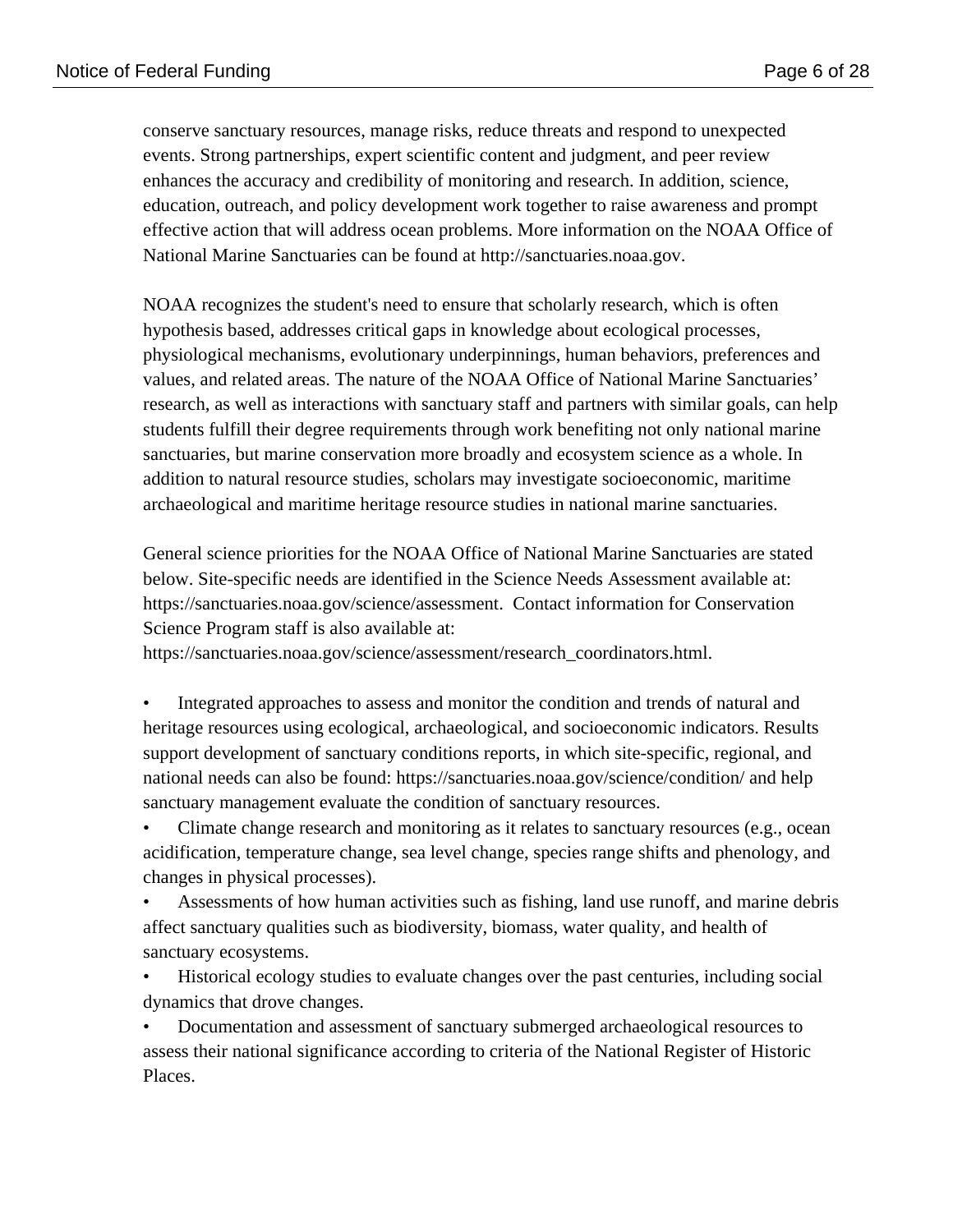• Comprehensive surveys for historic shipwreck sites, particularly those in deeper waters, where sites may have better chances for good preservation in sanctuaries.

• Socioeconomic valuation and impact research regarding ONMS resource protection and management efforts, including regulatory impact and effectiveness, education programs, or user (types and levels of use) assessments and characterizations.

• Economic value of ecosystem services of natural and/or heritage resources and assessment of related indicators for those services. This could include use and non-use values.

• Knowledge, attitudes and perceptions of sanctuary management strategies and regulations for different stakeholders/user groups.

• Native and indigenous peoples' perceptions of heritage landscapes of sanctuaries and other protected areas located within their traditional coastal lands and waters and how these differing cultural perceptions can be effectively integrated into place-based management of protected areas.

C. Program Authority

16 USC 1445c-1 and 16 USC 1445c.

# II. Award Information

A. Funding Availability

Subject to appropriations, approximately \$500,000 may be available for FY 2020. The Dr. Nancy Foster Scholarship Program anticipates that each year approximately 2-4 scholarships will be awarded. The Dr. Nancy Foster Scholarship Program provides yearly support of up to \$42,000 per student (a 12-month stipend of \$30,000 in addition to a tuition allowance of up to \$12,000) and up to \$10,000 support for a 4-6 week program collaboration at a field office of the National Marine Sanctuary System or other NOAA facility.

Based on the availability of funding, the completion of one (1) program collaboration may be required for every doctoral scholarship award, with a second recommended, but not required. For master's degree level scholars, completion of a program collaboration is strongly recommended, but not required.

A mandatory orientation will be held annually for incoming and current scholars. Scholars must participate in this orientation to ensure knowledge base of the scholarship program. If scholars cannot participate, the program manager has the discretion to revoke the scholarship. Travel support (logistics and funding, not to exceed \$2,000 per year) will be provided to Dr. Nancy Foster Scholarship Program recipients where Foster Scholars will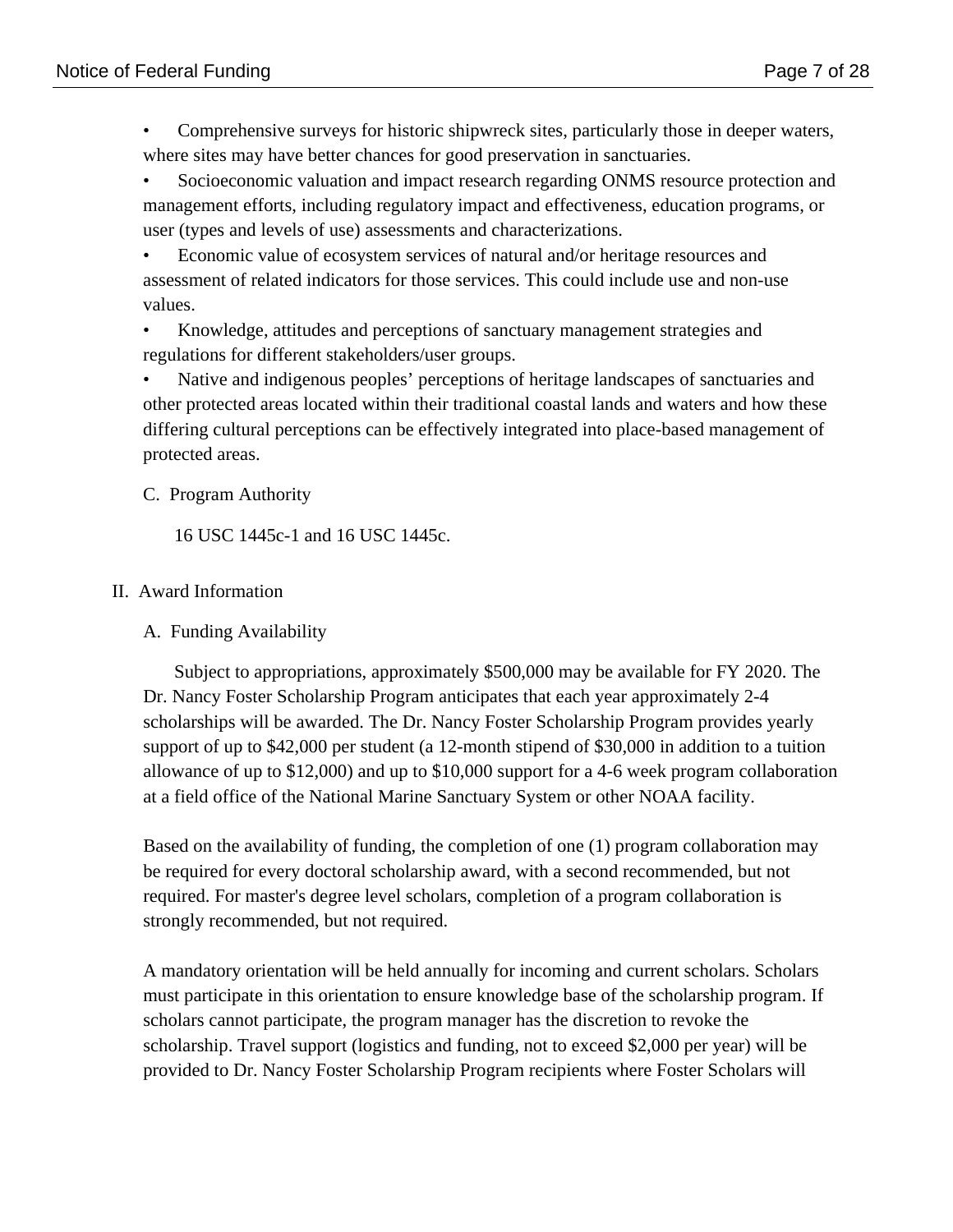also meet with the NOAA Office of National Marine Sanctuaries leadership and staff. A maximum of \$98,000 may be provided to master's degree level students (up to two (2) years of support, one (1) program collaboration opportunity and travel support for the orientation meeting) and up to \$196,000 may be provided to doctoral level students (up to four (4) years of support, two (2) program collaboration opportunities and travel support for the orientation meeting). The Dr. Nancy Foster Scholarship funds cannot be used toward research costs.

#### B. Project/Award Period

The award periods are up to two (2) years for a student in a master's level program and up to four (4) years for a doctoral level candidate. The anticipated start date is June 1, 2020. If an applicant is selected for initial funding, NOAA has no obligation to provide additional funding in connection with that award in subsequent years.

#### C. Type of Funding Instrument

The funding instrument will be a cooperative agreement to the individual applicant. The substantial involvement anticipated under this award includes a program collaboration, a component where the scholar is required to spend approximately 4 - 6 weeks at a NOAA facility to contribute to their education and training. The NOAA Office of National Marine Sanctuaries' (ONMS) staff intends to work with each scholar to facilitate placement at a NOAA facility and to help the scholar refine the scope of their program collaboration, if necessary. Scholars will also be required to provide an outreach presentation specific to the Dr. Nancy Foster Scholarship Program to a diverse audience of undergraduate students; and develop a multimedia outreach product by the end of their scholarship. ONMS staff will be substantially involved in providing feedback and guidance on the outreach presentation and product.

#### III. Eligibility Information

#### A. Eligible Applicants

Only individuals who are U.S. citizens or permanent residents, or citizens of U.S. territories, and are applying to or have been accepted to a U.S. accredited graduate institution to pursue a master's or doctoral level degree in oceanography, marine biology, or maritime archaeology—this can include but is not limited to ocean and/or coastal: engineering, social science, marine education, marine stewardship, resource management disciplines—are eligible for an award under this scholarship program. In addition, to be eligible to apply, applicants must have a cumulative 3.30 grade point average. Scholars must maintain a minimum cumulative and term grade point average of 3.30 for every term and for the duration of their award. If applicant does not maintain this grade point average, he/she will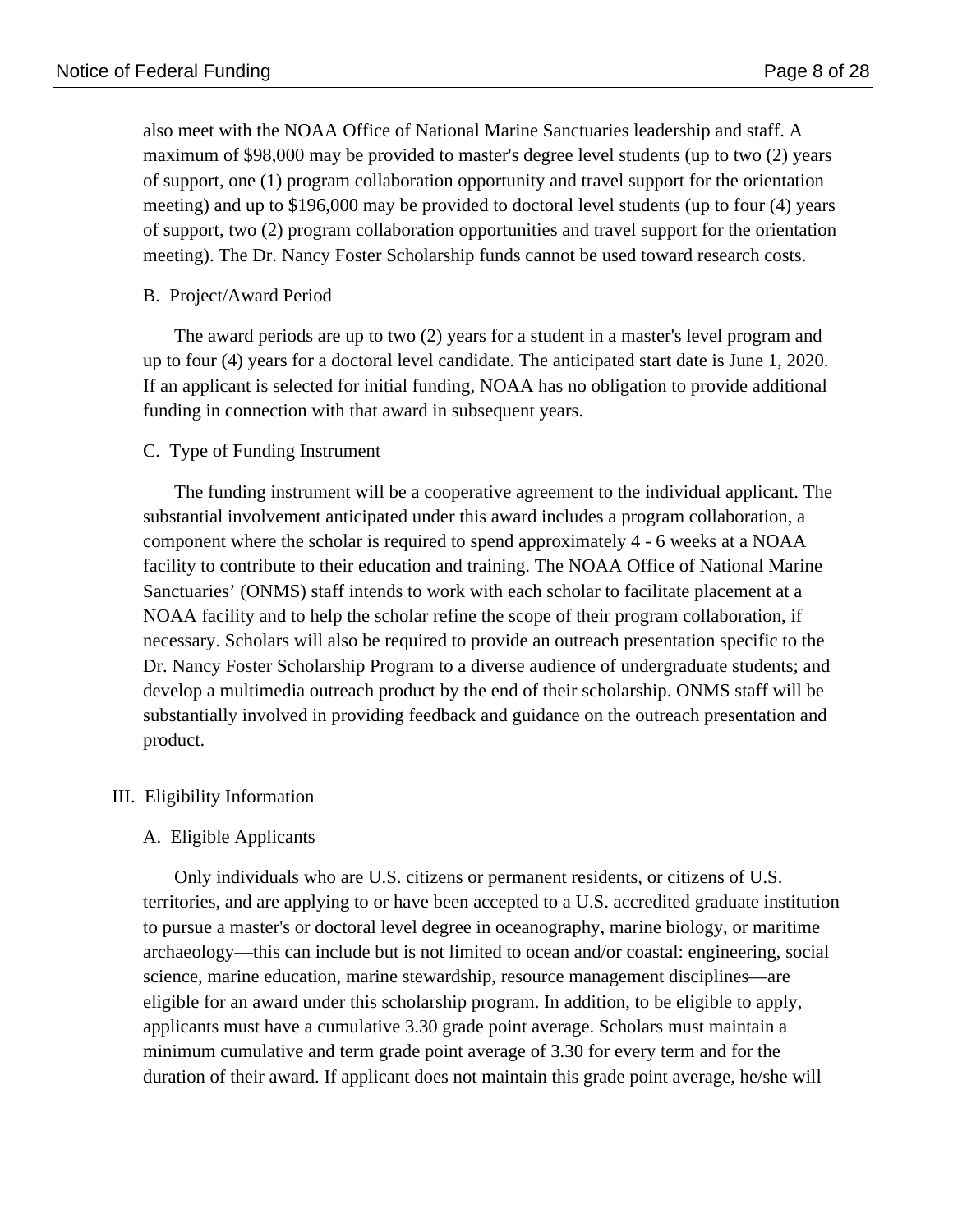be placed on probation after the first term. If the grade point average is not brought up for that year, the recipient's scholarship will be terminated. In addition, satisfactory progress must be made toward the completion of a thesis or dissertation. If it is determined that the scholar will not complete his/her thesis or dissertation prior to the end of the award, funding may be withdrawn.

Individuals who already receive NOAA or federal funding from grants or scholarships for graduate school are not eligible to receive the Dr. Nancy Foster Scholarship. If a student is willing to give up the other federal funding, then he/she is eligible to receive the award.

Universities or other organizations may not apply on behalf of an individual. Prospective scholars do not need to be enrolled in a graduate program at the time of application but must be admitted to a graduate level program in order to be awarded this scholarship. Eligibility must be maintained for each succeeding year of support, and annual reporting requirements, to be specified at a later date, will apply. Individuals who are in their last year of graduate school are unlikely to receive this award.

B. Cost Sharing or Matching Requirement

There are no matching requirements for this award.

C. Other Criteria that Affect Eligibility

There are no other criteria that affect eligibility.

# IV. Application and Submission Information

A. Address to Request Application Package

Application packages are available through Grants.gov (http://www.grants.gov).

Grants.gov requires applicants to register with the system prior to submitting an application. This registration process can take several weeks and involves multiple steps. In order to allow sufficient time for this process, applicants should register as soon as they decide they intend to apply, even if they are not yet ready to submit their applications. The NOAA Office of National Marine Sanctuaries will not accept applications that are submitted late due to an applicant's error during the time of submission to Grants.gov. The NOAA Office of National Marine Sanctuaries may allow more time for application submission due to a "systems issue" with Grants.gov that takes place at the time of application submission and is beyond the control of the applicant. In these limited circumstances where there is a systems issue, the applicant must contact the help desk for the relevant system (e.g. Grants.gov) and obtain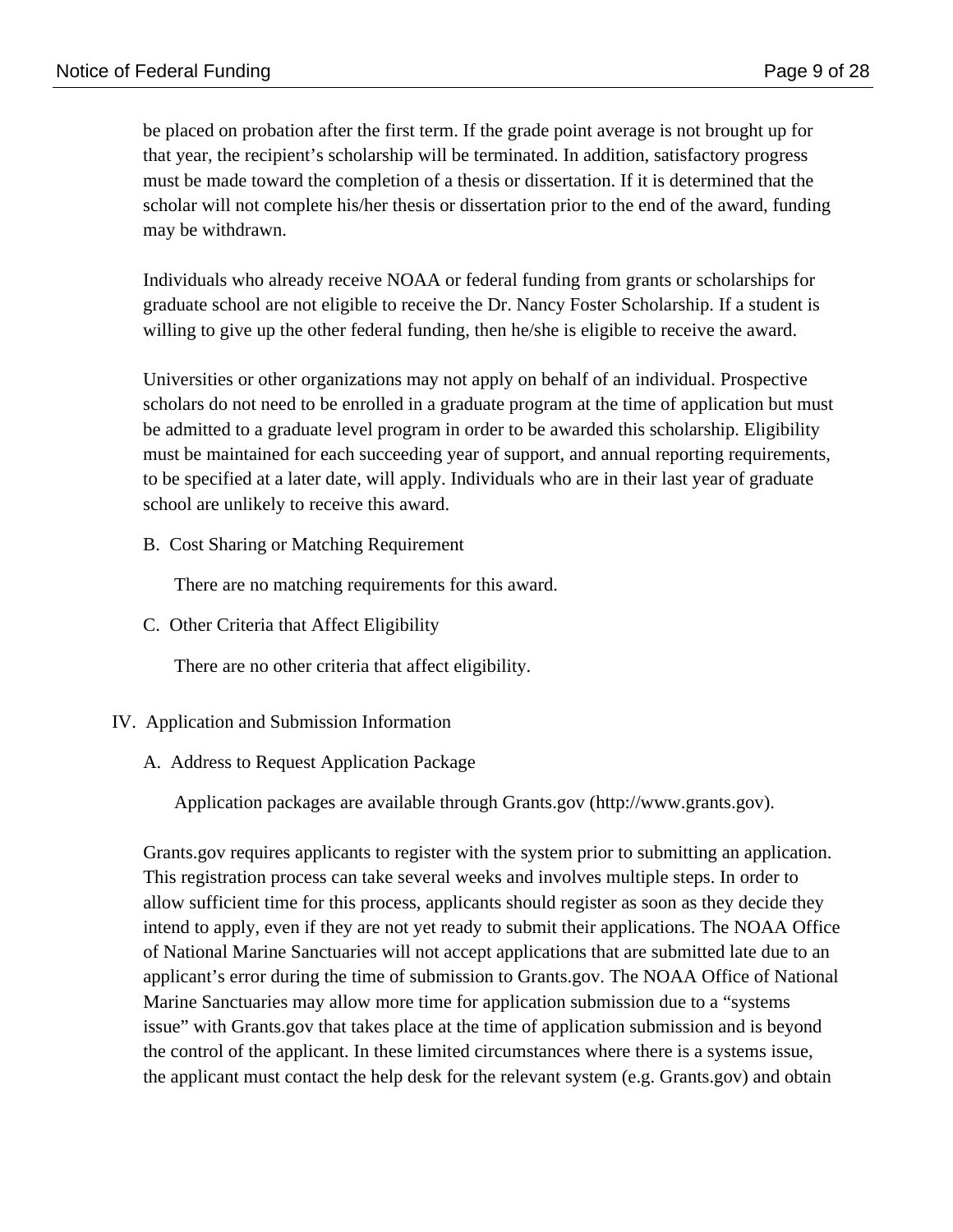a help desk ticket number. The applicant must contact the NOAA Office of National Marine Sanctuaries immediately upon discovering the issues and must still submit the required application documents in order for his/her application to be considered for review. Required information for the application, such as financial documentation, may require extra time to obtain, so please plan accordingly. Completed applications must be received by Grants.gov by December 6, 2019 at 11:59 p.m. Eastern Standard Time or postmarked by December 6, 2019 and sent to the NOAA Office of National Marine Sanctuaries.

Adobe Acrobat is continuously making updates to their software. We recommend that applicants check the compatibility of Adobe products with the application's required forms well in advance.

Additional guidance on the application package, instructions, submission procedures, and an application checklist can be located on the Dr. Nancy Foster Scholarship Program website: http://fosterscholars.noaa.gov. Further information about the scholarship and the NOAA Office of National Marine Sanctuaries research priorities can be found at the following websites: http://fosterscholars.noaa.gov and http://sanctuaries.noaa.gov/science/assessment, respectively.

Information in hard copy may be requested from: Dr. Nancy Foster Scholarship Program NOAA Office of National Marine Sanctuaries 1305 East-West Highway 11th Floor, Room 11622 Silver Spring, MD 20910

Information contact: Send requests for information to the NOAA Office of National Marine Sanctuaries at the address shown above or via email to fosterscholars@noaa.gov. Please allow adequate time for inquiry responses, do not expect an immediate response to email.

B. Content and Form of Application

Each application package must include the items listed below unless otherwise indicated. Failure to submit any items as described in this section will disqualify the application from consideration.

Application packages are available through Grants.gov (http://www.grants.gov). Each application package must be included within the single Adobe PDF document in the correct order as outlined in Section B of the Application and Submission Information. Failure to submit any items as described in this section will disqualify the application from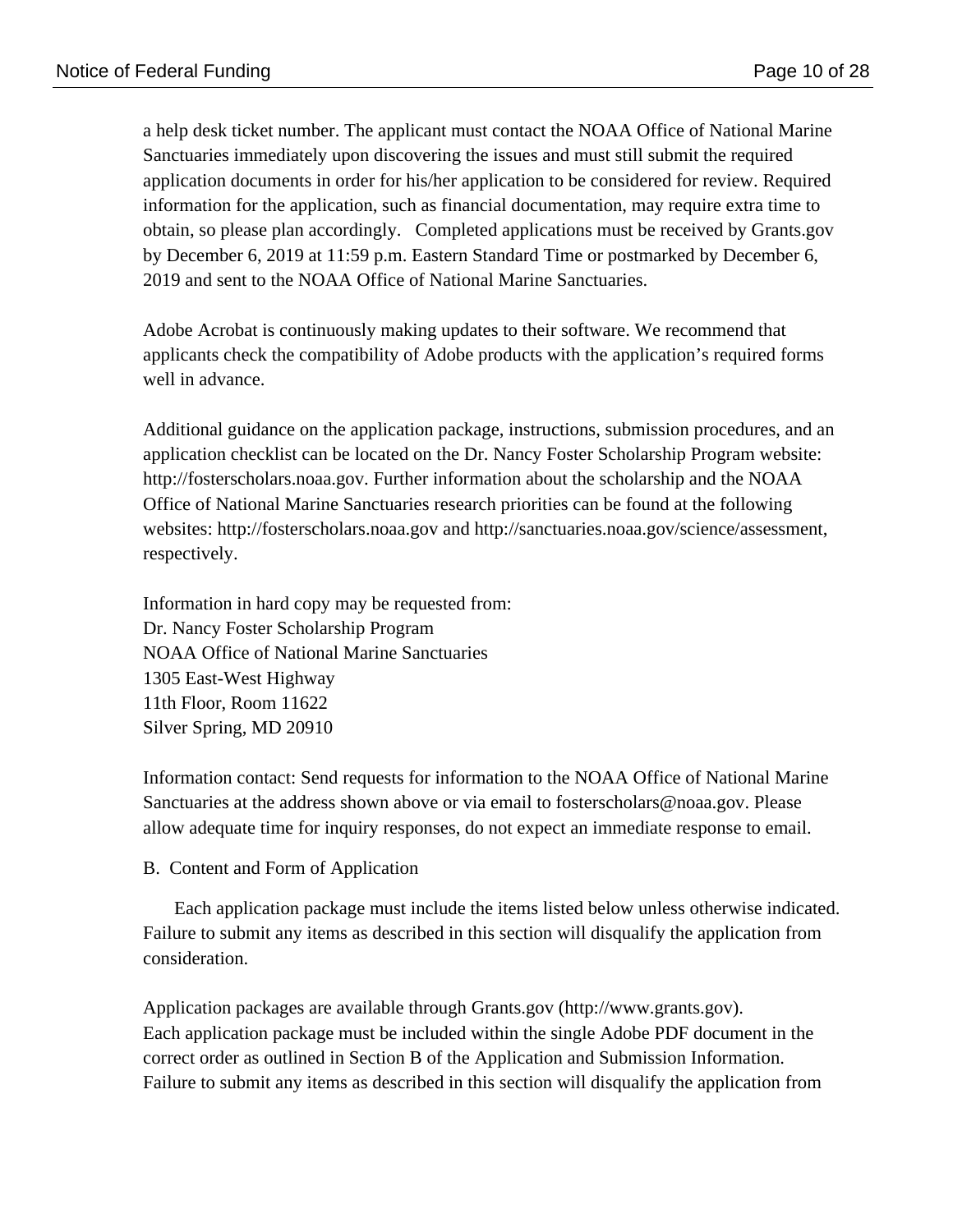consideration. Please provide a title of the item (for example, General Information Sheet, Statement of Intent, etc.) on each page in a Header Section.

1. Standard Form 424 (SF-424), Application for Federal Assistance is located on the Grants.gov portal and must be completed with information pertinent to the applicant. Detailed guidance on how to complete the SF-424 form can be found at https://apply07.grants.gov/apply/forms/sample/SF424\_2\_1-V2.1.pdf. Item number 21 on the SF-424 cannot be used as a replacement for the declaration statement required in Item 10 below. The SF-424 must be uploaded to Grants.gov separately than the items outlined below. If submitting a paper application, the application packet must also include a completed SF-424 and the SF-424 must be signed and dated with pen and ink.

Numbers 2-10: The following items of the application listed below shall be uploaded into Grants.gov in a single Adobe PDF file, in the order outlined below. Failure to provide a single Adobe PDF file with all of the components in the order listed below will result in the application being disqualified. If submitting a paper application, the full application must be in the order outlined below. Submitting a paper application is only acceptable for the following reasons: 1) Grants.gov is unable to accept applications electronically in a timely fashion; 2) if the applicant does not have access to the internet; or 3) if the person providing the letter of recommendation does not wish for the applicant to see the contents of the letter.

2. Table of Contents: On a single page, please list the items and page numbers of the following required information.

3. General Information Sheet: Provide the information outlined below, but do not exceed two (2) typewritten single-spaced pages, font size 12 in Times New Roman, with a 1" margin. General Information Sheets that are longer than two (2) pages in length and/or do not follow the formatting requirements listed above will not be accepted and will result in the application being disqualified. The General Information Sheet must be included within the single Adobe PDF document in the correct order as outlined in Section B of the Application and Submission Information.

 a. Personal Data: Provide your full name (including all aliases and maiden/married names); country of citizenship; current address and/or permanent address; current phone number; and email address. Failure to include any of this information will make your application noncompliant.

 b. Optional Personal Data: The Dr. Nancy Foster Scholarship Program is committed to broadening the participation of groups currently underrepresented in science. In order to accurately gauge whether the scholarship program is achieving this important goal, we ask that applicants indicate his/her gender and race or ethnicity. Please note that this information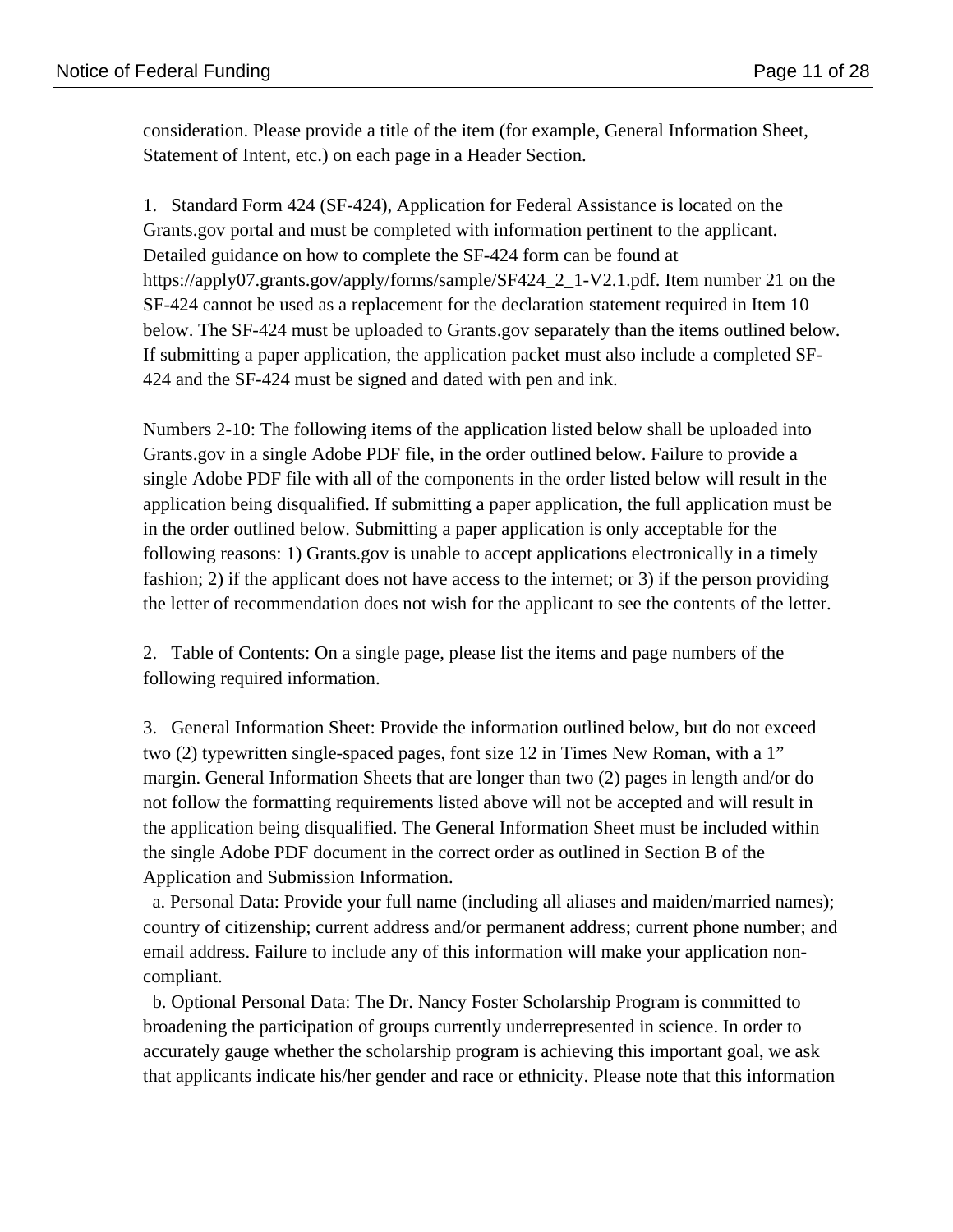is voluntary. Your application will not be disqualified if you do not provide this optional personal data.

 c. Degree Sought: State your proposed field of study oceanography, marine biology or maritime archaeology (including all science, engineering, and resource management of ocean and coastal areas) and the degree being sought (e.g. M.S., M.A., Ph.D.). Include the month and year the degree is expected. If already enrolled in a graduate program, state the name and location of your institution and your academic department for your graduate study.

 d. Education: List the academic degrees received, or expect to receive, by the start of your proposed graduate degree for this program, including the institution, date of receipt, and your cumulative GPA. If enrolled in an institution, include your current GPA. If enrolled in graduate school, provide your graduate advisor's name, address, telephone number, and email address.

e. Academic Honors: List any academic honors received.

 f. Relevant Work Experience: List work experience related to your field of study. You may include research and teaching assistantships and any other paid or unpaid work.

 g. Knowledge of Scholarship: In a few words, please describe how you initially heard about the Dr. Nancy Foster Scholarship Program (e.g. word of mouth, current scholar,

school/institution, specific professor/mentor, online database, etc.).

Failure to include the General Information Sheet, as outlined above, will result in the application being disqualified.

4. Statement of Intent: Provide the following components outlined below in two separate sections. The Statement of Intent should be typewritten, single-spaced, font size 12 Times New Roman, with a 1" margin and should not exceed one (1) page in length including sections (a) and (b). Both sections (a) and (b) will be weighted equally; therefore, your descriptions must provide enough detail to review accordingly. Statements longer than one page and/or that do not follow the formatting requirements listed above will not be accepted and will result in the application being disqualified. The Statement of Intent must be included within the single Adobe PDF document in the correct order as outlined in Section B of the Application and Submission Information.

This statement should not be a research proposal or scientific abstract. This statement will be used to evaluate you as an individual, not necessarily as a scientist, it evaluates your motivation for applying for this scholarship, and evaluates your communication skills and ability to educate the public about your research. This statement should tell us something about why you are interested in this scholarship opportunity and demonstrate your organizational and written communication skills.

 a. Academic, Research, Career Goals and Aspirations: A self-description of your academic, research, career goals, and how your proposed course of study or research will help you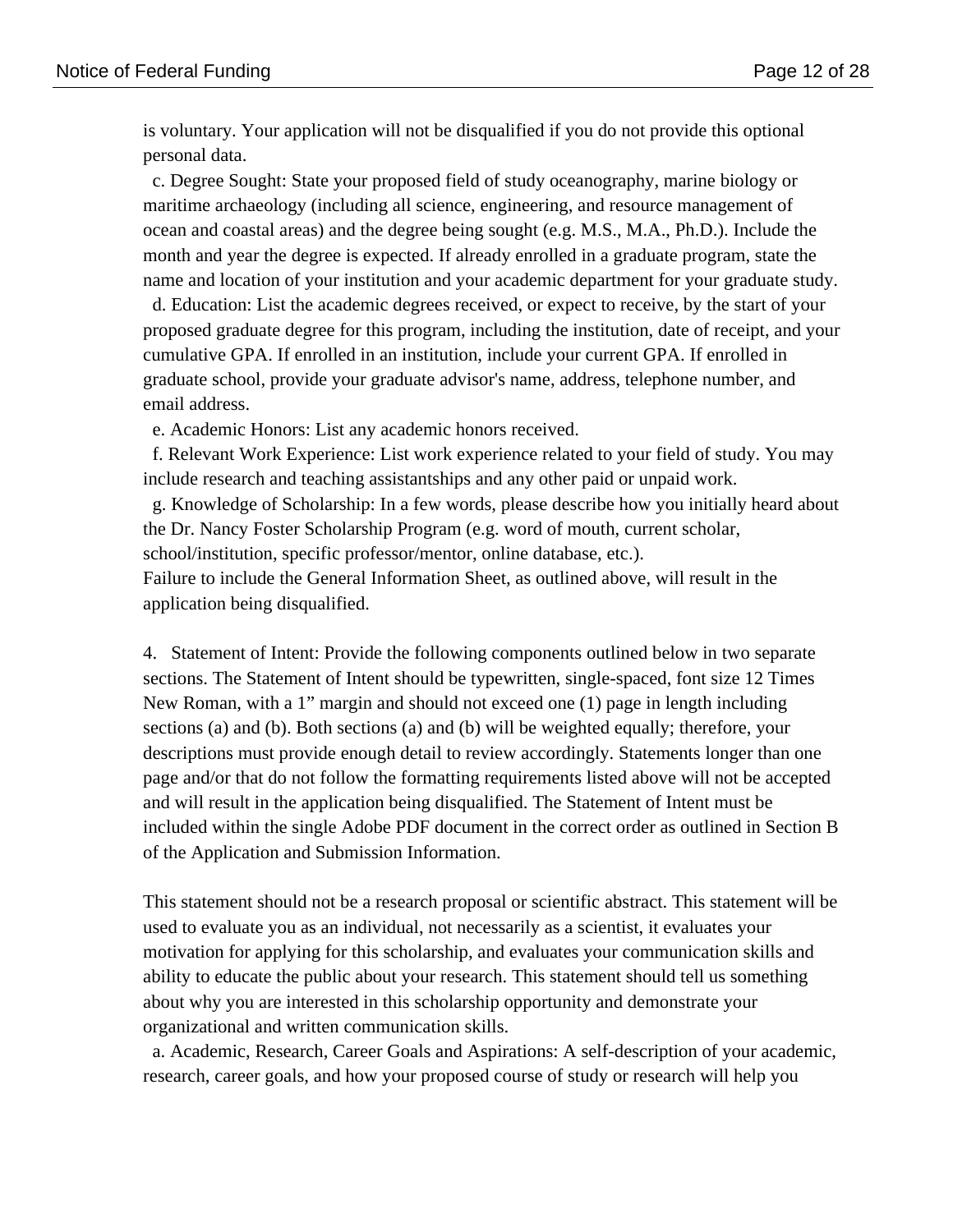achieve these goals. This is your opportunity to present yourself, your aspirations and your career goals. Include any background information that is pertinent and provide insight into why you choose to pursue these goals.

 b. Communicating the Importance of your Research: As a Dr. Nancy Foster Scholar, you are asked to become a "National Marine Sanctuary Ambassador" which emphasizes the opportunity to conduct education and outreach to the public (i.e. your college or university, community groups/organizations, or schools) about current research issues in the National Marine Sanctuary System. In this section, please provide a description of how you envision sharing your research and your results to the broader community and how the benefits of your research will impact society. Outline your ideas for a focused and effective education and outreach strategy regarding your research as it relates specifically to the National Marine Sanctuary System, as well as the global ocean. This should include anticipated locations and audiences for education and outreach events, potential partners in the community, and any potential outputs or outcomes from your activities. If you are a recipient of this scholarship, you will be required to show proof of completion of the project outlined in this section before the conclusion of your scholarship period.

To strengthen this section of your application, please provide one outreach letter from a community organization or group with which you would partner or collaborate to communicate your research. No more than one outreach letter will be considered. Please make sure it is on official letterhead, signed and inserted after the statement of intent. The letter should outline your strategy for the outreach and education work you plan to undertake with this partner, their role in the collaboration, and the potential for success. Inclusion of this letter will be taken into consideration during the review process. Your application will not be disqualified if you do not include this letter. However, an outreach letter is factored in when applicants are scored and is worth five (5) points in the evaluation rubric.

Failure to submit a Statement of Intent as indicated above will result in the application being disqualified.

5. Transcripts: Applicants must submit transcripts for all complete years of academic training (both undergraduate and graduate), including courses in which you are currently enrolled. Transcripts from an institution or university that are only for one (1) semester are not required (excluding work in progress), but may be included in a single Adobe PDF document if needed to support evidence of research experience. Applicants must currently have a cumulative 3.30 grade point average to be eligible to apply. If applicants have completed at least a year towards their current graduate degree, the cumulative GPA considered will be from that program. If students have not completed at least a year, the cumulative GPA considered will be from their most recent degree received. Students whose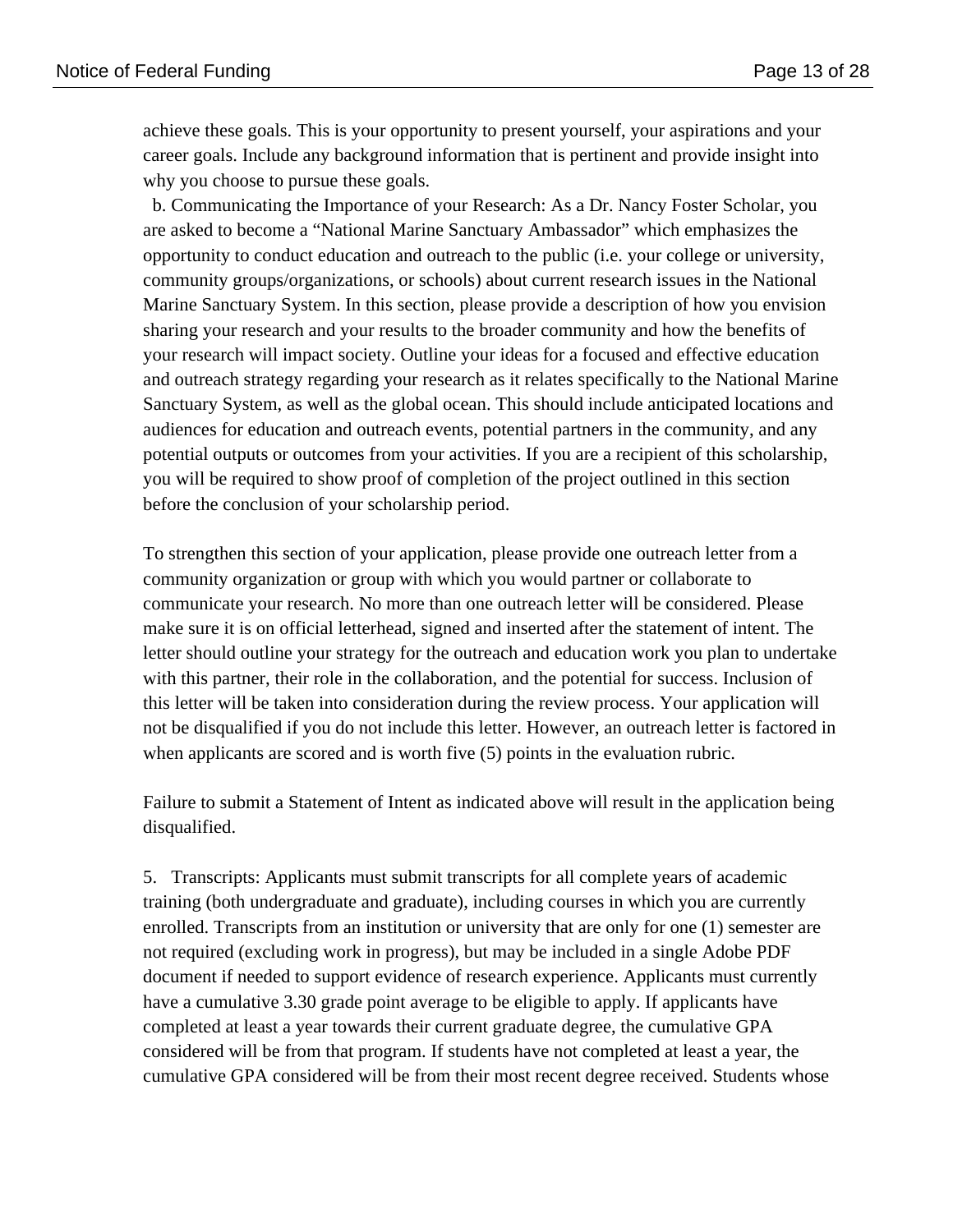schools do not follow a typical GPA scale must submit official documentation that states they meet the 3.30 GPA requirement. Unofficial transcripts, which clearly state the name of the student and institution, submitted by the applicant are acceptable and must be included within the single Adobe PDF document in the correct order as outlined in Section B of the Application and Submission Information. All unofficial transcripts must list the student's name and the name of the institution.

Failure to submit transcripts, as outlined above, will result in the application being disqualified. Official transcripts will be required prior to making an award.

6. Enrollment Verification or List of Graduate Schools Applied: For current graduate students, transcripts showing courses in which you are currently enrolled can be used as enrollment verification. Enrollment verification must include the name of school and applicant. If an applicant is not currently enrolled but is applying to graduate schools, they must submit a "List of Graduate Schools Applied to" including the month and year graduate studies will begin, and any acceptance letters received at the time of application, with their application. Individuals selected to receive the Dr. Nancy Foster Scholarship award must provide proof of acceptance into a graduate program at a U.S. accredited institution at the time of notification or the individual will be ineligible to receive the award.

The Enrollment Verification or "List of Graduate Schools Applied to" must be included within the single Adobe PDF document in the correct order as outlined in Section B of the Application and Submission Information.

Failure to include the Enrollment Verification or "List of Graduate Schools Applied to" as applicable, as indicated above, will result in the application being disqualified. Applicants selected to receive the Dr. Nancy Foster Scholarship will be required to submit a certification of enrollment at the start of each academic term.

7. Research Proposal: The Research Proposal should be typewritten, single-spaced, font size 12 Times New Roman with a 1" margin and should not exceed three (3) pages in length. Do not include a cover page for your research proposal. Page limits are inclusive of figures, and other visual materials, but are exclusive of references. Proposals longer than three (3) pages and/or that do not follow the formatting requirements listed above will not be accepted and will result in the application being disqualified. The Research Proposal must be included within the single Adobe PDF document in the correct order as outlined in Section B of the Application and Submission Information.

The Dr. Nancy Foster Scholarship Program is designed to support students interested in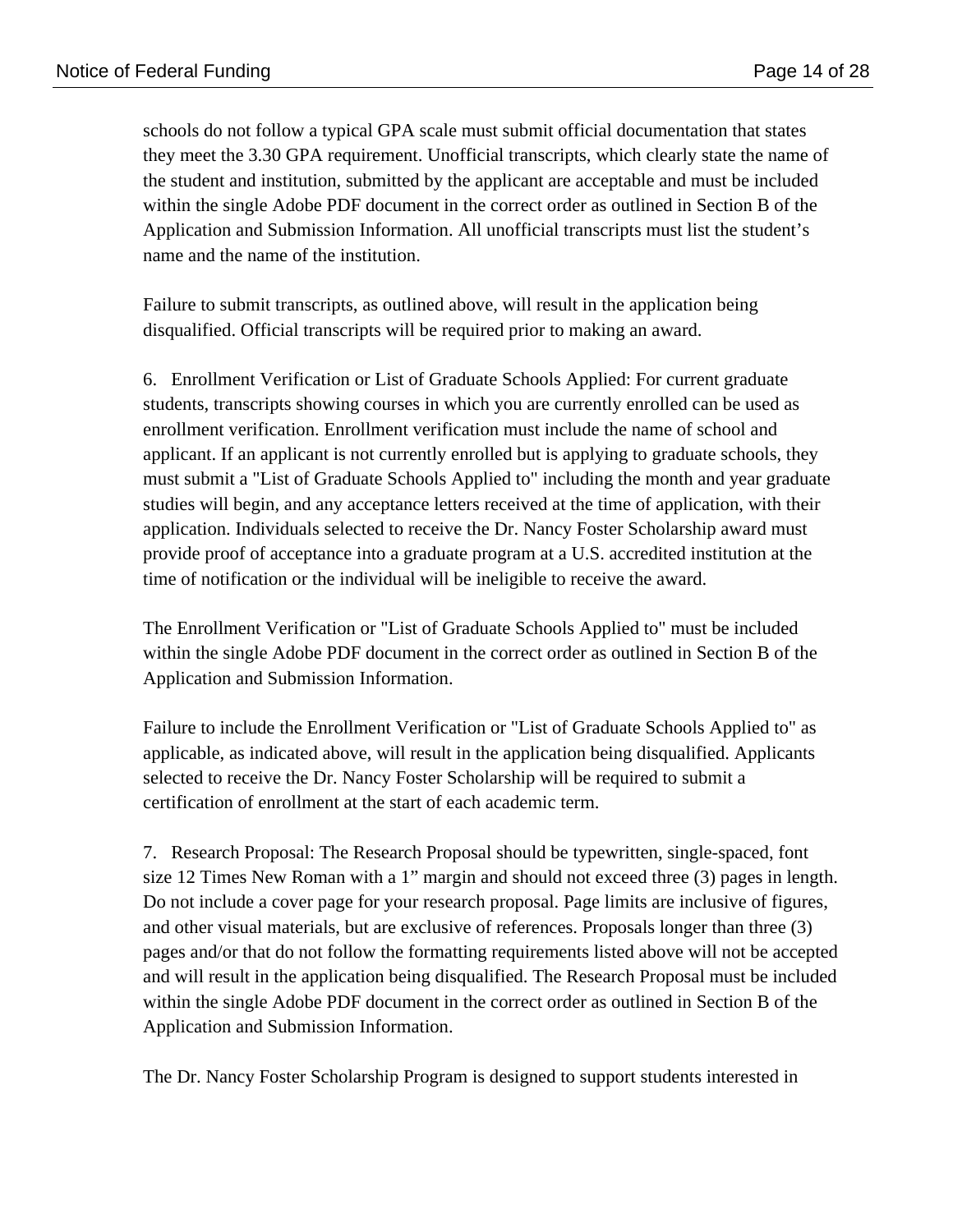NOAA mission related sciences of oceanography, marine biology, or maritime archaeology; this can include but is not limited to ocean and/or coastal: engineering, social science, marine education, marine stewardship, resource management disciplines.

In your Research Proposal, please include the following information: Discuss the research area you plan to pursue in graduate school and its relationship to sciences in the aforementioned research priorities and how your research activities support NOAA's mission, particularly the mission of the NOAA Office of National Marine Sanctuaries and the science needs of one or more national marine sanctuaries. Historically, proposals that do not support the science needs of the National Marine Sanctuary System do not rank as high.

Information about NOAA is available at http://www.noaa.gov and in particular, the NOAA Office of National Marine Sanctuaries at http://sanctuaries.noaa.gov, and it's Science Needs Assessment at http://sanctuaries.noaa.gov/science/assessment.

Please make sure that your research goals and path are clearly defined and can be completed within the period of the scholarship. Make sure the proposal is constructed well, and you clearly demonstrate your technical knowledge of the research area. Your proposal will be evaluated on the alignment with NOAA and ONMS priorities, feasibility of project, and technical understanding and clarity of proposal. Also, you will be evaluated your communication skills. Failure to submit a Research Proposal as indicated above will result in the application being disqualified.

8. Two Letters of Recommendation: Each application must include only two (2) letters of recommendation with written signatures on the actual letter from individuals who have knowledge of your academic record, research effort, and work and/or life experience. It is recommended that each letter is no more than two pages long. One of these letters must be from someone in your current academic career. If you are currently not enrolled, one letter should be from a professor who can provide knowledge of your academic career. Relevant paid work, such as internships and volunteer efforts, are applicable. Letters of recommendation should include:

- Statements of the applicant's ability to succeed in the program proposal;
- Familiarity with the applicant's work;
- Statement that the individual writing the letter has a clear understanding of the goals and aspirations of the applicant on a personal and professional level; and
- Clear support for the applicant.

If an applicant plans to have a NOAA employee submit a letter of reference as one of the letters of recommendation required in this section, please note that the letter is limited to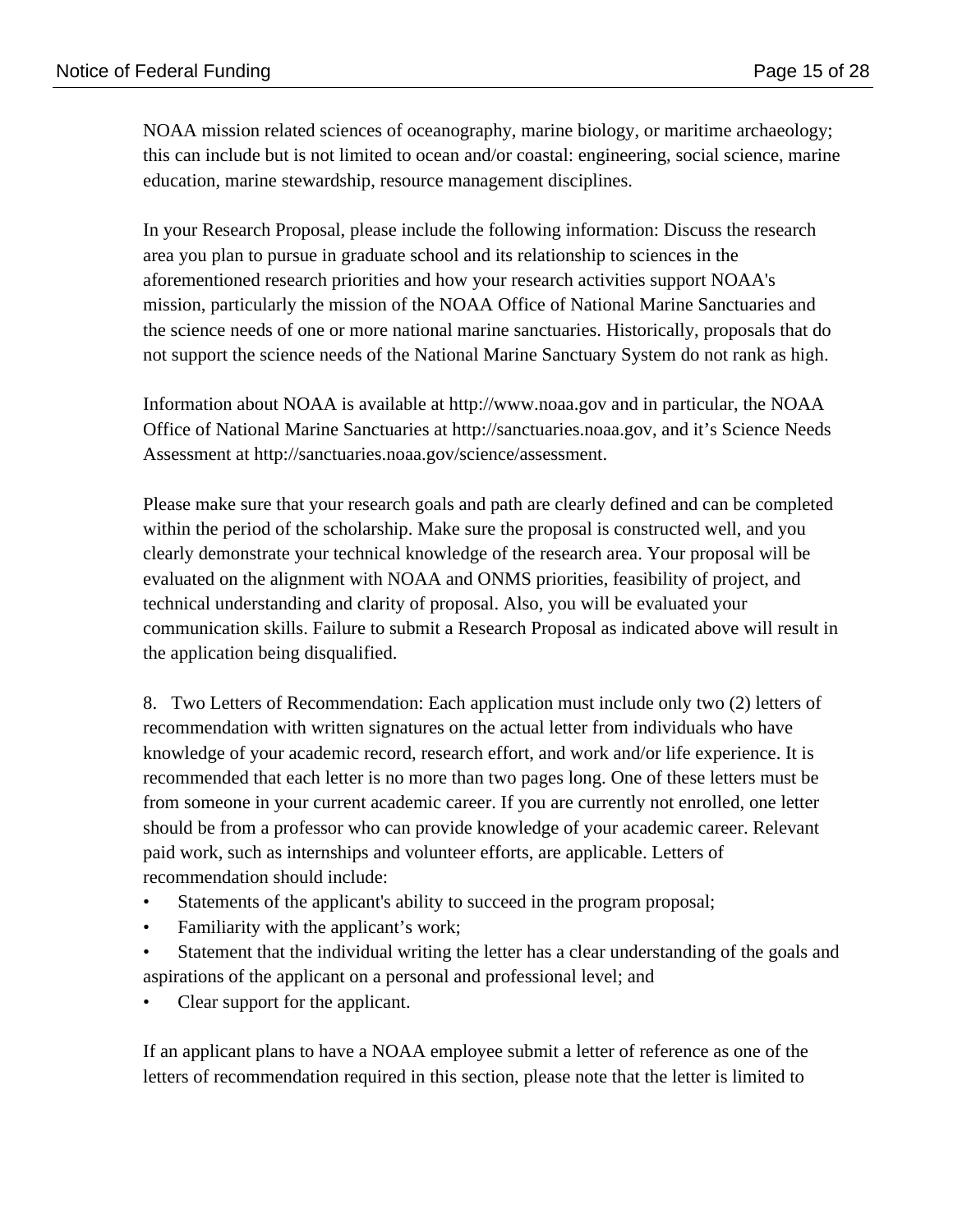factual information and the NOAA employee's knowledge of the applicant's ability or character based on the employee's government interactions with the applicant. The letter may not endorse one applicant over other applicants. Subject to restrictions and management approval, a NOAA employee may submit a letter of reference to NOAA for the agency's use in evaluating the application. The supervisor must make a decision regarding whether it is in the agency's interest to write such a letter. If the supervisor approves the letter, it should be written on agency letterhead and the employee should use his or her NOAA title. The employee may not send the letter in his or her personal capacity.

The two letters of recommendation must be included in the single Adobe PDF document. Each letter must be a scanned PDF with a handwritten signature on official letterhead of the person recommending the candidate. If the person providing the letter of recommendation does not wish for the applicant to see the contents of the letter, the applicant should submit a paper copy of their full application and include their letters of recommendation in sealed envelopes. Note that if you are submitting a paper copy of your application, the SF-424 form must be signed and dated with pen and ink. Failure to provide two (2) signed letters of recommendation on official letterhead, as outlined above, will result in the application being disqualified. If more than two (2) letters of recommendation are provided, this will result in the application being disqualified.

9. Statement of Financial Need: All required components of this section must be included within the single Adobe PDF document in the correct order as outlined in Section B of the Application and Submission Information. Your EFC documentation (9a) should be one (1) page. Answers to all questions in 9c should be answered within one (1) page, font size 12 times New Roman with 1" margins. All information must be provided and all questions answered, or the application will be disqualified. The Statement of Financial Need requires the following documentation:

 a. Department of Education's Expected Family Contribution (EFC) determination: To evaluate financial need, NOAA will use the Department of Education's Expected Family Contribution (EFC) determination. To receive an EFC determination, applicants must submit a Free Application for Federal Student Aid (FAFSA) to the Department of Education. See http://www.fafsa.ed.gov. In response to the FAFSA, the Department of Education will provide the applicant with a Student Aid Report (SAR), which will contain the EFC determination. It may take up to two weeks to receive these results, so please make sure to budget enough time. The previous year's SAR is acceptable for this requirement if no major financial changes have occurred. A copy of the first page of the SAR, which includes the EFC and the applicants name or last four digits of the applicant's social security number, must be submitted. The documentation of EFC must be from the Department of Education.

 b. Yearly Tuition Documentation: Applicants must also provide documentation of estimated yearly tuition for each school they are applying to. The tuition estimate must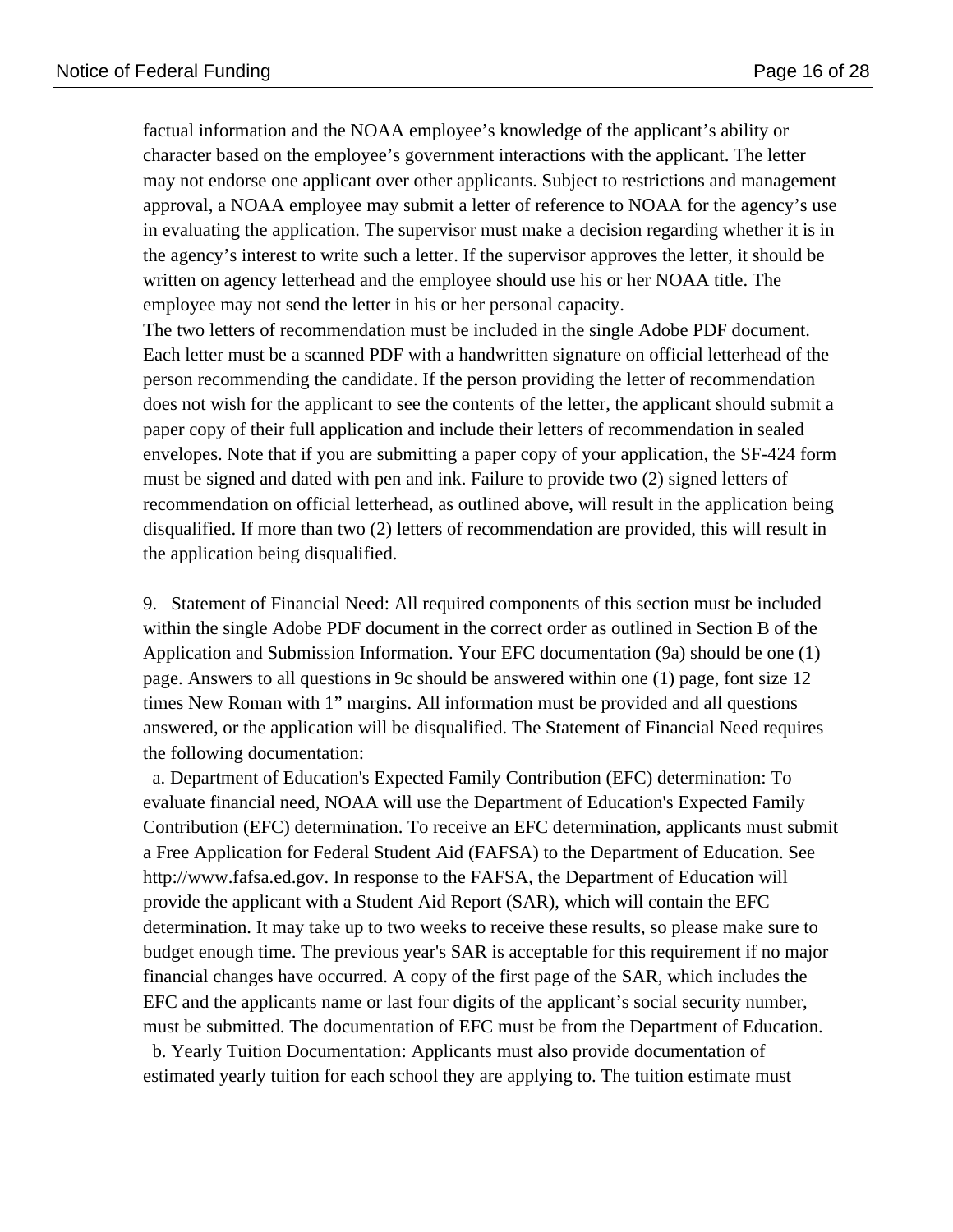clearly state the name of the school and applicants must also provide documentation of where this estimate comes from, either as a screenshot of a tuition estimate from the university's website, or a letter or other documentation from the school, on official letterhead, showing tuition costs. Tuition is not inclusive of room, board, and other miscellaneous fees. Only the forms of documentation outlined above will be accepted.

 c. Financial Need Information Questions (answers to these questions should be provided on one (1) page):

1. How likely are you to get a paid teaching or research assistantship in your program for the upcoming year? Choose from the following choices: a) highly likely, b) somewhat likely, c) unlikely, or d) there is no opportunity for assistantship. Write 1-2 sentences explaining your answer.

2. How likely are you to get a paid teaching or research assistantship in your program for the entirety of your degree? Choose from the following choices: a) highly likely, b) somewhat likely, c) unlikely, or d) there is no opportunity for assistantship. Write 1-2 sentences explaining your answer.

3. Do you have other money supporting your degree (e.g., grants or scholarships)? Please answer yes or no, and if needed provide 1-2 sentences explaining your answer.

4. What is the amount of tuition needed for each school you are applying to or currently attend? List school(s) and the amount needed for tuition. Remember tuition does not include room and board or other associated fees.

5. Are you a first-generation college graduate? A first-generation college graduate is defined as a student whose parent(s)/legal guardian(s) have not completed a bachelor's degree. This means that you are the first in your family to attend a four-year college/university to attain a bachelor's degree. Please answer yes or no, and if needed, provide 1-2 sentences explaining your answer.

6. Are there circumstances that will waive your tuition such as a teaching assistantship, research assistantship, or other instances? Please answer yes or no, and if needed provide 1-2 sentences explaining your answer.

7. Is your financial need based on personal hardships? Please answer yes or no, and if needed provide 1-2 sentences explaining your answer.

8. Provide your Estimated Financial Need for each school to which you are applying, which can be determined by performing the following calculation: (Estimated Tuition per academic year) - (Expected Family Contribution [this is a monetary value]) = Estimated Financial Need (EFN). If your tuition is waived by your school, use zero (0) for the Estimated Tuition per Academic Year. Do not use room and board as part of your estimated tuition expenses. If your EFN is not calculated correctly, your application will be disqualified.

For example: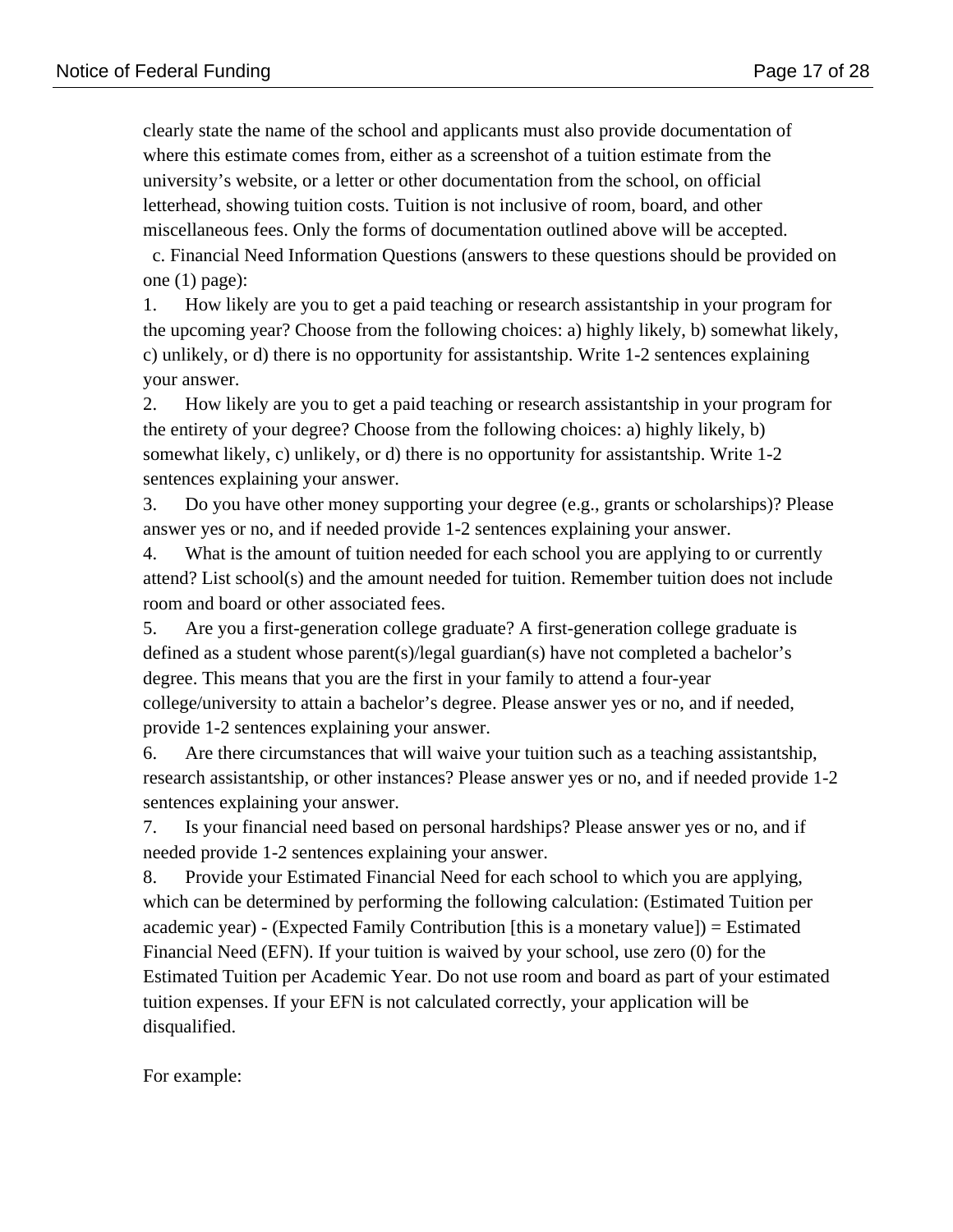Estimated Tuition (not to include room and board) =  $$12,000/year$  (documentation of this estimate is required)

Expected Family Contribution (EFC) = \$8,000 (determined by Student Aid Report)  $$12,000-S8,000 = $4,000$  (So \$4,000 is your EFN or Estimated Financial Need) d. Statement of Need Essay: In, a one (1) page, single spaced essay, provide a personal narrative of your financial need and, if necessary, include further clarification for the answers to the Financial Need Information Questions section. This is your personal story and your opportunity to give insight into your financial status, including any challenges, hardships, or information that may not be evident in the statements above. In your essay

describing your financial need, discuss how you plan to use these scholarship funds for your graduate level education and what the impact will be if you do not receive this scholarship. Funds for the Dr. Nancy Foster Scholarship cannot be used to fund research. Statements longer than one (1) page, font size 12 Times New Roman with 1" margins, will not be accepted and will result in the application being disqualified.

Failure to submit all of the components of the Statement of Financial Need (a-d) will result in the application being disqualified.

10. Declaration: Applicants must certify that all statements and information in their application are true and correct by either 1) copying the following statement on a separate sheet of paper or 2) downloading the declaration statement from http://fosterscholars.noaa.gov/pdfs/declaration\_statement.pdf, then providing a handwritten signature on the same paper, and including it in the single Adobe PDF document:

I, the undersigned, declare, under penalty of perjury, that:

I understand and agree to the limitations of the allowable costs for the scholarship funds as defined in this NOFO and that I am aware of the data sharing stipulation policy applicable to all NOAA Federal Funding Opportunities. This statement serves as my "Data/Information Sharing Plan" insofar as it expressly states that no funds associated with this award will be used for the collection or creation of any environmental information or data. If I engage in fraudulent conduct or fail to comply with any term or condition of the scholarship my funding may be withdrawn, or I may be required to repay amount of funding already received. I understand that if determined by the selecting official that satisfactory progress towards a thesis or dissertation is not completed within the timeframe of the award, I may be required to pay the full amount of the scholarship provided.

All statements and information in my application are true and correct at the time of this application.

Executed on [insert date]: Print or type name: Signature: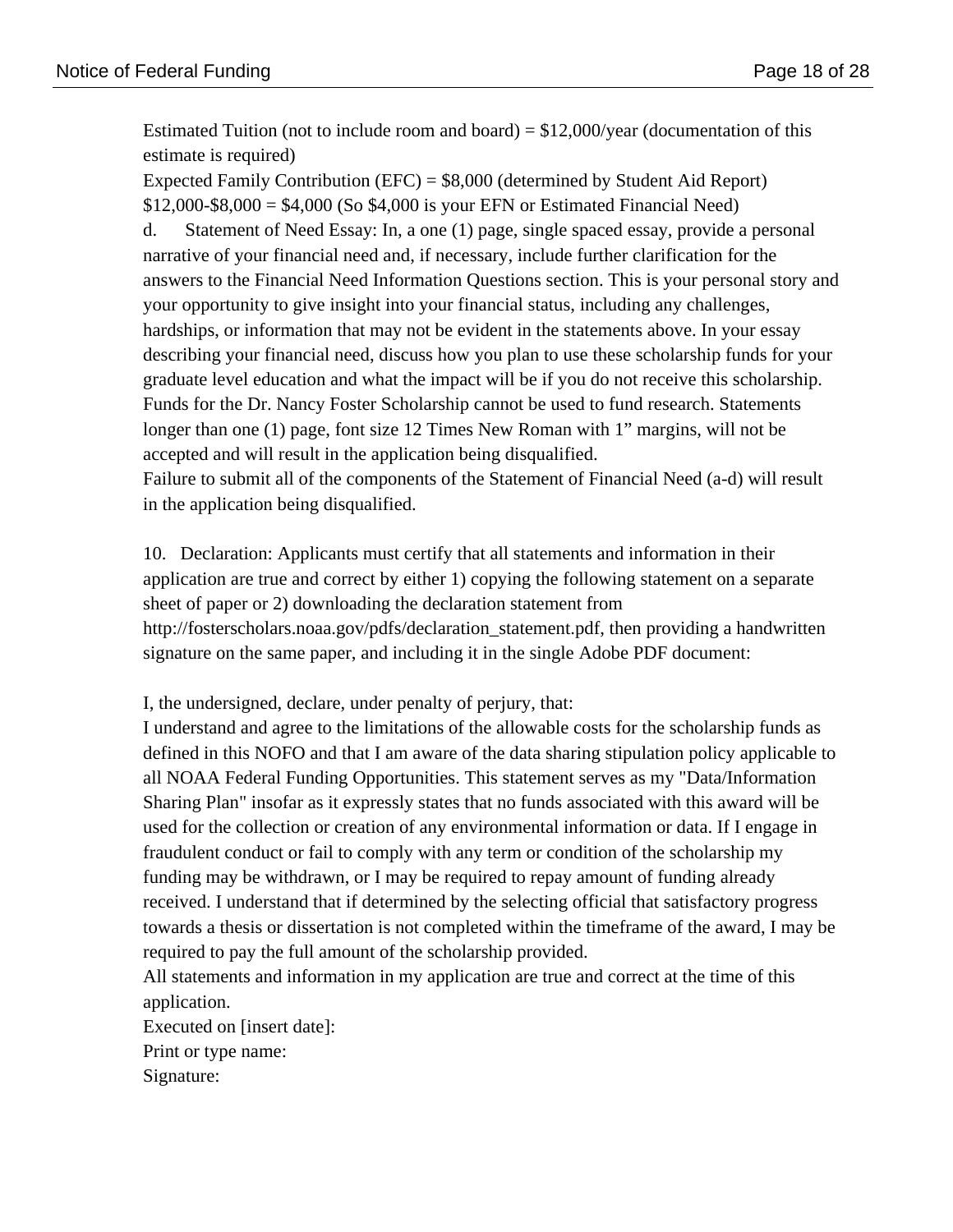Failure to include the exact statement above, signed by the applicant, will result in the application being disqualified.

Answers to frequently asked questions on the application process are available at: http://fosterscholars.noaa.gov/faqs.html.

Questions from the NOAA National Environmental Policy Act (NEPA) questionnaire are not required to be answered because the scholarship has been determined to be exempt from NEPA review.

Each application package must include the items listed in the Application and Submission Information section. Failure to submit all items, excluding the SF 424, which can be uploaded individually, in a single Adobe PDF document as described in the Application and Submission Information section and in the above outlined order or if any item is omitted will disqualify the application from consideration. Individual documents uploaded to Grants.gov will not be accepted and the applicant will be disqualified.

If the applicant has difficulty obtaining any of the above components of the application in electronic copy form, the applicant may submit a single hard copy application. If submitting a paper application, the application packet must also include a completed SF-424 and the SF-424 must be signed and dated with pen and ink. The hard copy submission must be postmarked by the due date as outlined in the NOFO.

C. Unique Entity Identifier and System for Award Management (SAM)

To enable the use of a universal identifier and to build the quality of information available to the public as required by the Federal Funding Accountability and Transparency Act, 16 U.S.C. 6101 note, to the extent applicable, any applicant awarded in response to this announcement will be required to use the System for Award Management (SAM), which may be accessed online at https://www.sam.gov/portal/public/SAM/. Each applicant (unless the applicant is an individual or Federal awarding agency that is excepted from those requirements under 2 CFR §25.110(b) or (c), or has an exception approved by the Federal awarding agency under 2 CFR §25.110(d)) is required to: (i) Be registered in SAM before submitting its application; (ii) provide a valid unique entity identifier in its application; and (iii) continue to maintain an active SAM registration with current information at all times during which it has an active Federal award or an application or plan under consideration by a Federal awarding agency. The Federal awarding agency may not make a Federal award to an applicant until the applicant has complied with all applicable unique entity identifier and SAM requirements and, if an applicant has not fully complied with the requirements by the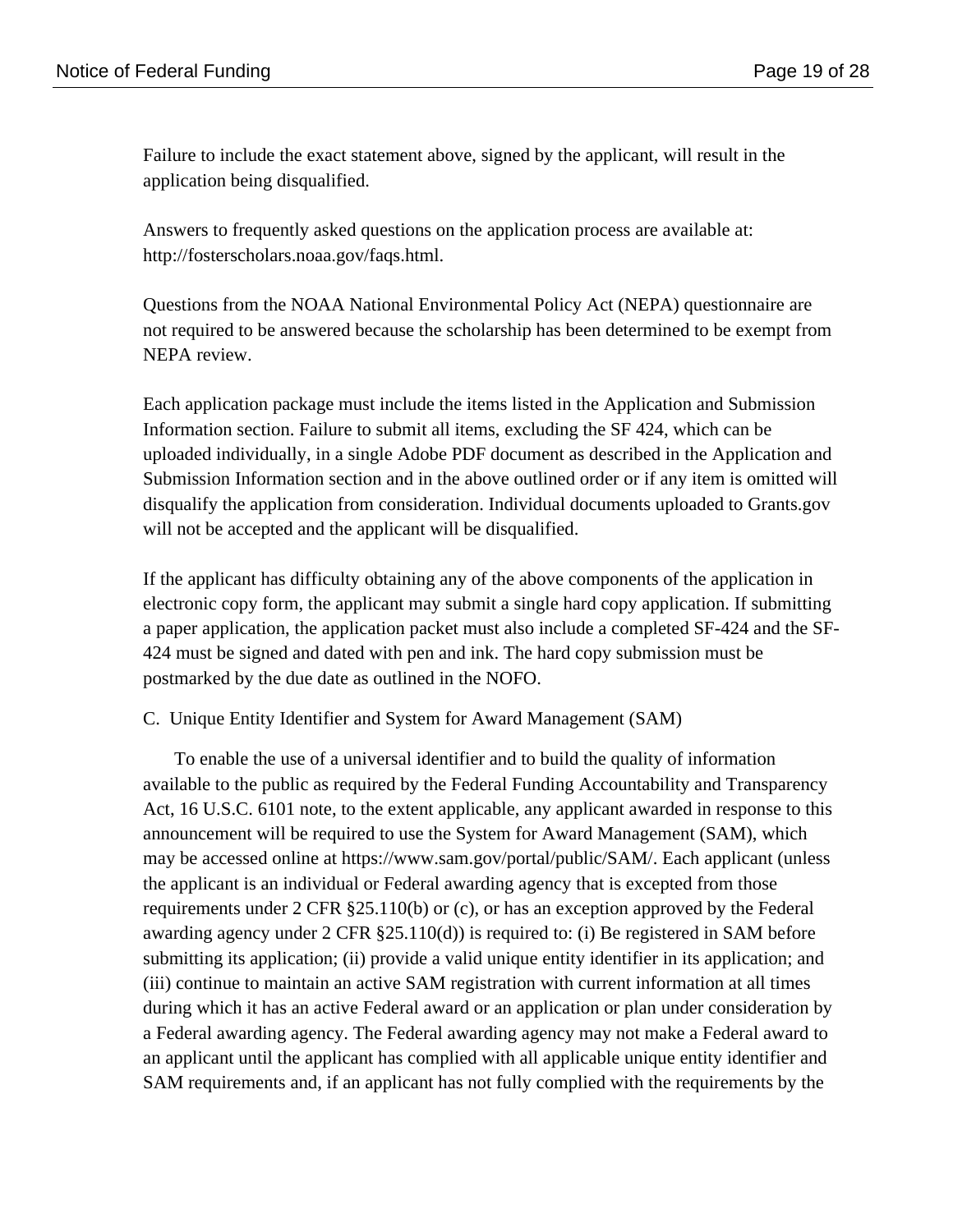time the Federal awarding agency is ready to make a Federal award, the Federal awarding agency may determine that the applicant is not qualified to receive a Federal award and use that determination as a basis for making a Federal award to another applicant. Applicants are also required to use the Dun and Bradstreet Universal Numbering System and will be subject to reporting requirements, as identified in OMB guidance published at 2 CFR Part 25 and 2 CFR Part 170. See Section IV.F.3. of this Announcement below for more information.

# D. Submission Dates and Times

Completed applications must be received by Grants.gov by December 6, 2019 at 11:59 p.m. Eastern Standard Time or postmarked by December 6, 2019 and sent to the NOAA Office of National Marine Sanctuaries. The NOAA Office of National Marine Sanctuaries mailing address is located in Section IV.G. "Other Submission Requirements," below. Applications received after the due date will not be reviewed or considered and will be disqualified. Applicants may submit applications via Grants.gov or in paper hard copies. Date and time of receipt of each application sent via Grants.gov is electronically recorded. For hard copy submission, each envelope is time and date stamped when received. In order for an application to be considered "Complete" all items required in subsection IV.B. "Content and Form of Application" must be received by Grants.gov or postmarked by the submission date. If you choose to mail in a paper application, we suggest using a service that can guarantee confirmation of delivery.

PLEASE NOTE: For detailed information about registering as an individual and applying in the Grants.gov system, please review the following document: http://www.grants.gov/web/grants/applicants/individual-registration.html. All applicants, both those using electronic and paper, should be aware that adequate time must be factored into applicant submission timelines for delivery of the application. It may take Grants.gov up to two (2) business days to validate or reject the application. You will receive an official notice from Grants.gov if you have uploaded your application correctly. It is not the responsibility of the NOAA Office of National Marine Sanctuaries to verify receipt of any application.

E. Intergovernmental Review

Applications under this program are not subject to Executive Order 12372, Intergovernmental Review of Federal Programs.

### F. Funding Restrictions

No special restrictions apply.

G. Other Submission Requirements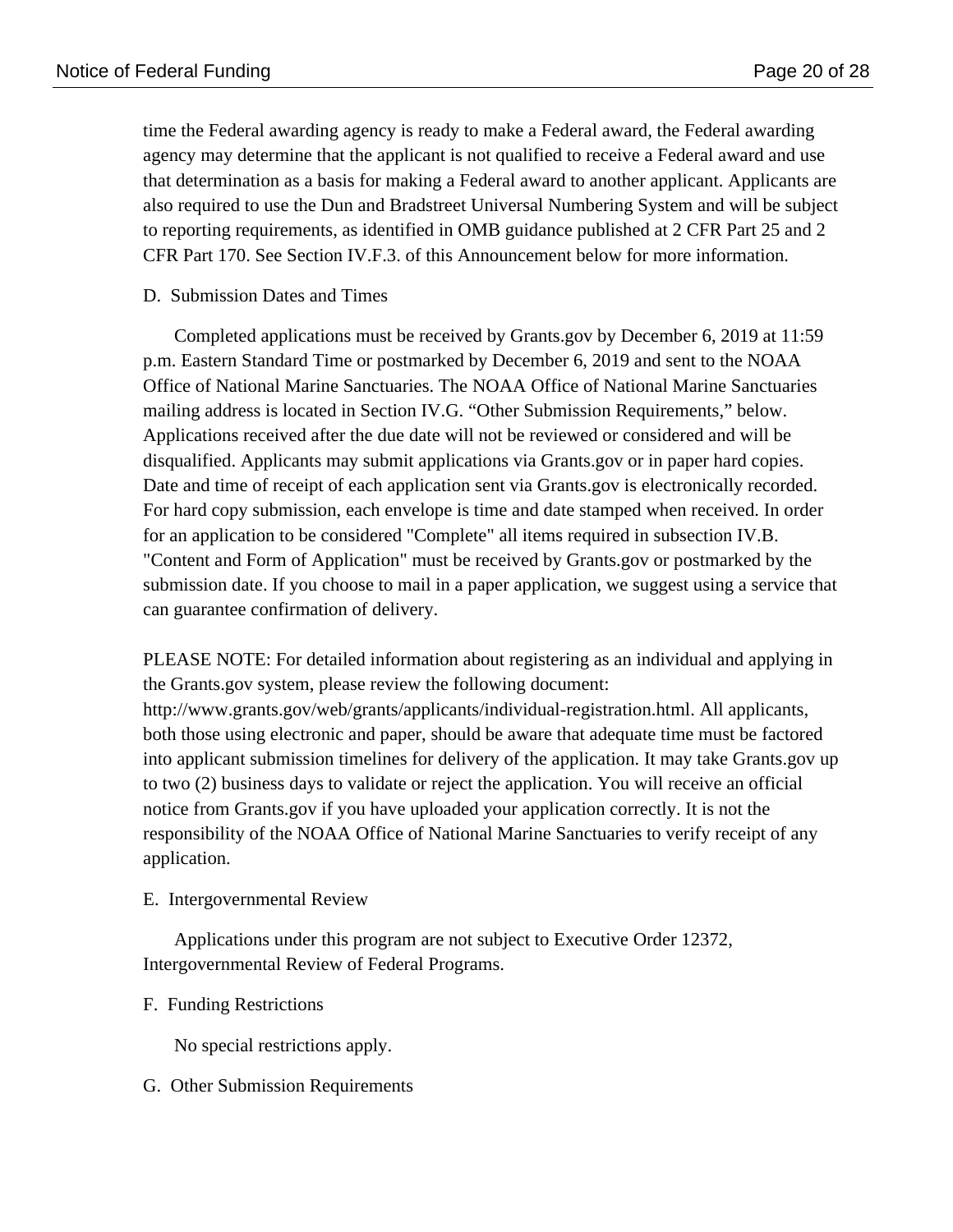Please refer to important information in submission dates and times above to help ensure your application is received on time. Applications should be submitted via Grants.gov. If an applicant does not have internet access to complete the application through Grants.gov or prefers to apply using a hard copy, hard copy applications may be submitted in one envelope to:

Dr. Nancy Foster Scholarship Program NOAA Office of National Marine Sanctuaries 1305 East West Highway 11th Floor, Room 11622 Silver Spring, MD 20910

PLEASE NOTE: For paper submissions, failure to submit all application items in one envelope and in the correct order, including a completed SF-424 will result in disqualification of the application. If submitting a paper application, the application packet must also include a completed SF-424 and the SF-424 must be signed and dated with pen and ink.

- V. Application Review Information
	- A. Evaluation Criteria

The evaluation criteria and weighting of the criteria are as follows:

1. Academic Record and Statement of Career Goals of the Students (20 points). For this program, this includes:

- a. Statement of Intent 10
- b. Sanctuary Ambassador 5
- c. Outreach Letter 5

2. Quality of Project and Applicability to Program Priorities (30 points). For this program, this includes:

- a. Alignment with NOAA and National Marine Sanctuaries Priorities 20
- b. Feasibility  $-5$
- c. Technical Understanding and Clarity of Proposal 5

3. Recommendations and or Endorsements of Students (10 points). For this program, this includes:

- a. Familiarity of Applicant 5
- b. Strength of Support 5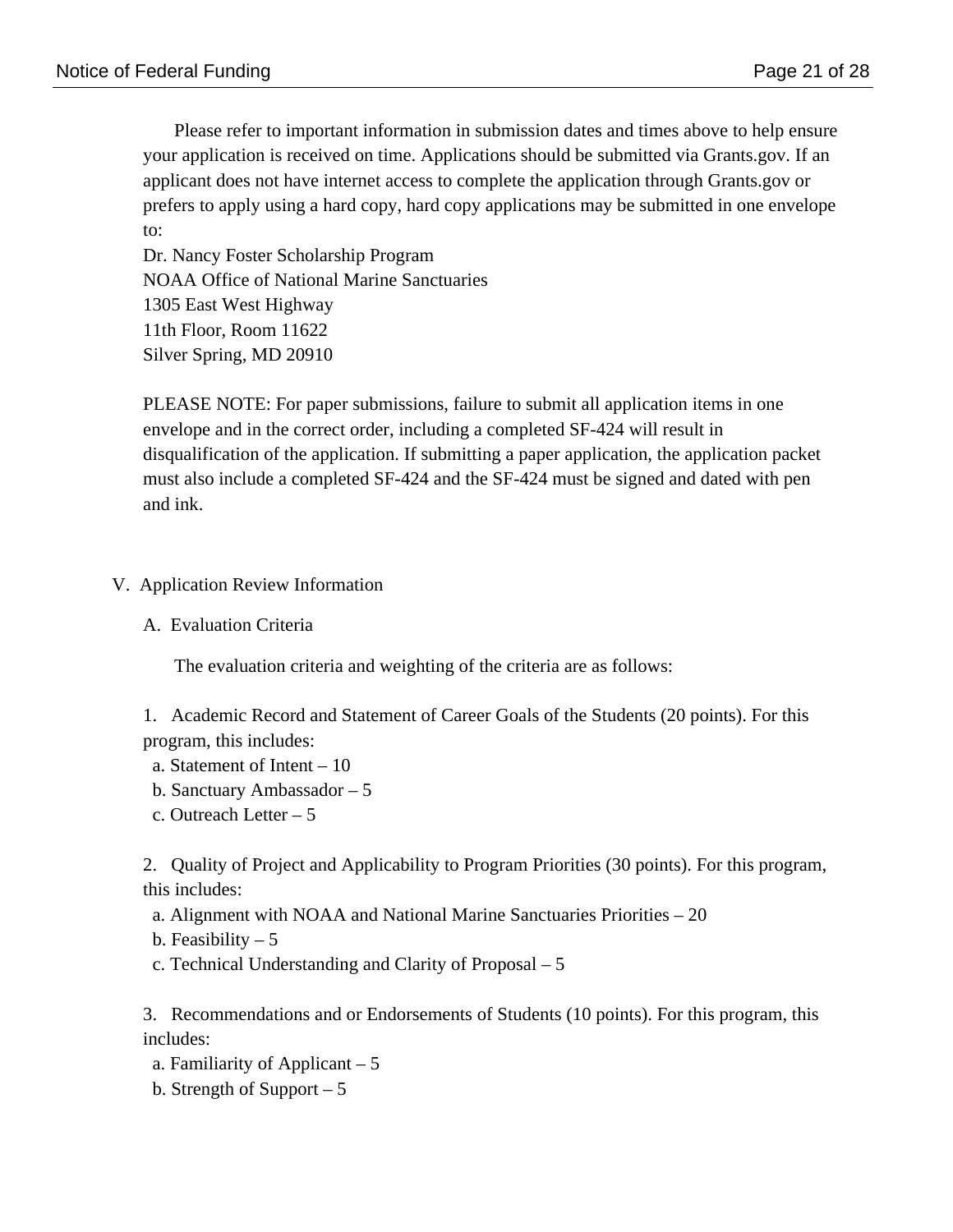- 4. Additional Relevant Experience (15 points). For this program, this includes:
- a. Experience 7
- b. Communication Skills 8
- 5. Financial Need (25 points)
- a. Estimated Financial Need 4
- b. Financial Need Information Questions 11
- c. Statement of Financial Need 8
- d. Clarity of Financial Need Statement 2
- B. Review and Selection Process

Once NOAA receives an application, an initial administrative review is conducted to determine compliance with the minimum requirements, including completeness of the application and inclusion of all elements required in each of the NOFO sections.

Master's and doctoral applications will be evaluated based on the same criteria; however, masters and doctoral scores will be ranked and considered separately. If an existing Dr. Nancy Foster Scholar who has been selected to receive funding for a Master's level degree from a previous year of funding chooses to bypass the Master's degree and continue directly to a Ph.D. degree, he/she may be given priority in the final selection process and selected over existing applicants.

All applications that pass the administrative review will be evaluated and scored individually in accordance with the assigned weights of the above evaluation criteria by a review panel. The panel will be comprised of three or more individuals, having expertise in NOAA-related science and knowledge of the program priorities of the NOAA Office of National Marine Sanctuaries. The reviewers will rate the proposals using the evaluation criteria and weighting provided above. The panel will then meet to discuss proposals. The review panel will not come to a consensus regarding applicants' scores. The individual panelist scores will be averaged for each application and placed in a ranking order of all applications. The Program Officer will transmit the review information to the Selection Official and may make a recommendation to the Selection Official about applying the selection factors below. We strive to have varied research projects across selection factors, such as academic disciplines, type of institution, geographic area, national marine sanctuary priorities, degree in scientific area and type of degree sought. The Selection Official will award in rank order unless an application is justified to be selected out of rank order based on one or more of the selection factors below.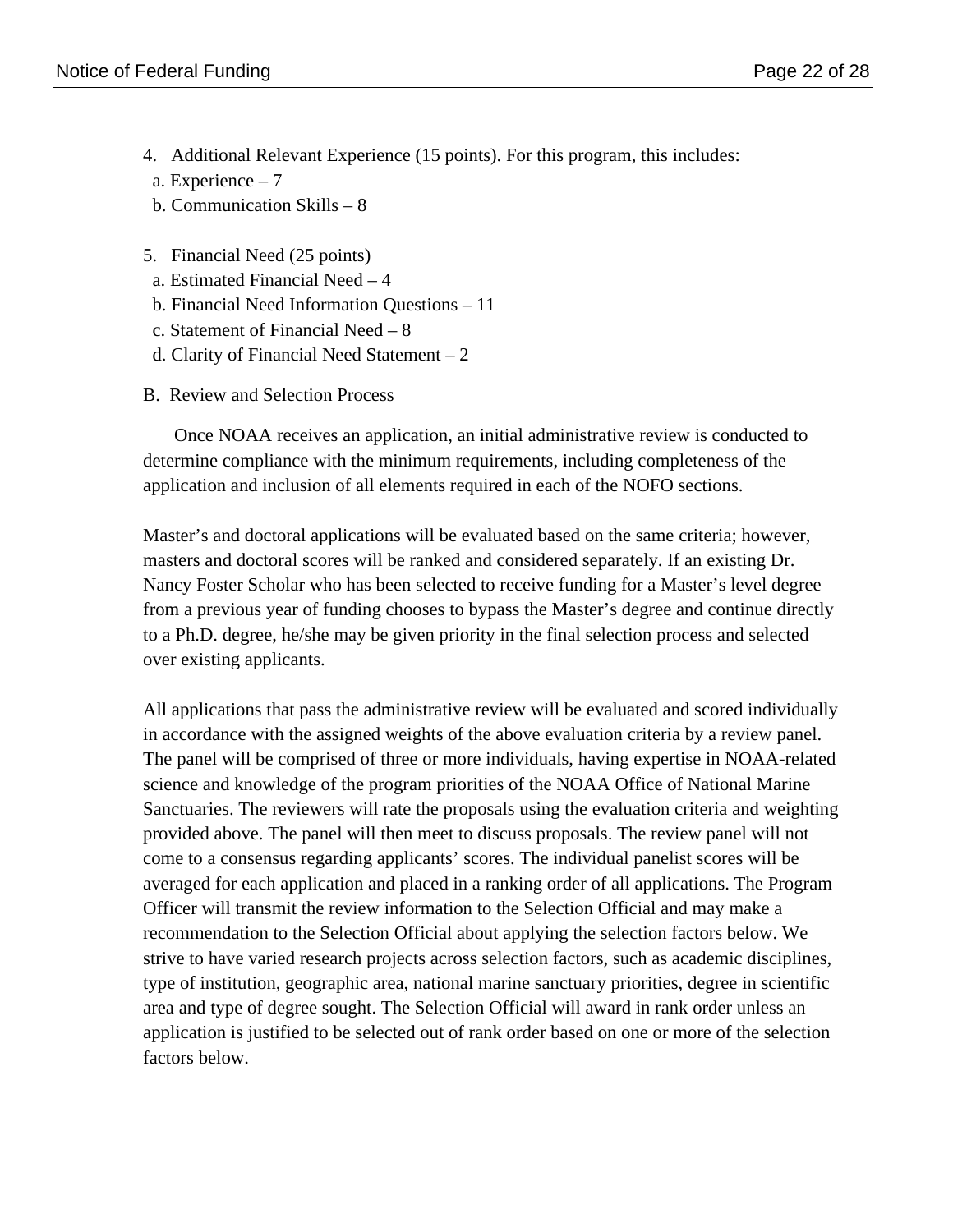C. Selection Factors

The merit review ratings shall provide a rank order to the Selecting Official for final funding recommendation. The Selecting Official shall award in rank order unless the proposal is justified to be selected out of rank order based upon one or more of the following factors:

- 1. Balance/Distribution of Funds
- a. Across academic disciplines
- b. By types of institution
- c. Geographic area

 d. New universities that ONMS has not partnered with in the past through the Dr. Nancy Foster Scholarship Program

- 2. Availability of funds
- 3. Specific to the NOAA Office of National Marine Sanctuaries' science needs
- 4. Degree in scientific area and type of degree sought
- D. Anticipated Announcement and Award Dates

Subject to the availability of funds, review of applications and subsequent notification to applicants will be completed by May 22, 2020. Funds are expected to be awarded by June 1, 2020, which is the start date that should be used on the Application for Federal Assistance (SF-424) for successful applications.

# VI. Award Administration Information

A. Award Notices

Successful applicants will receive an electronic notification that the application has been funded from the NOAA Grants Management Division. Electronic notification will be issued to each successful applicant with instructions on how to access the Grants.gov system and view the terms of the award. The annual reporting requirements are also included in the award package.

The names, academic institutions, degrees being sought, research plans, photographs and biographical information of the scholarship award recipients will be posted on the Dr. Nancy Foster Scholarship Program website: http://www.fosterscholars.noaa.gov after selections have been confirmed and accepted. The information posted on the website may also be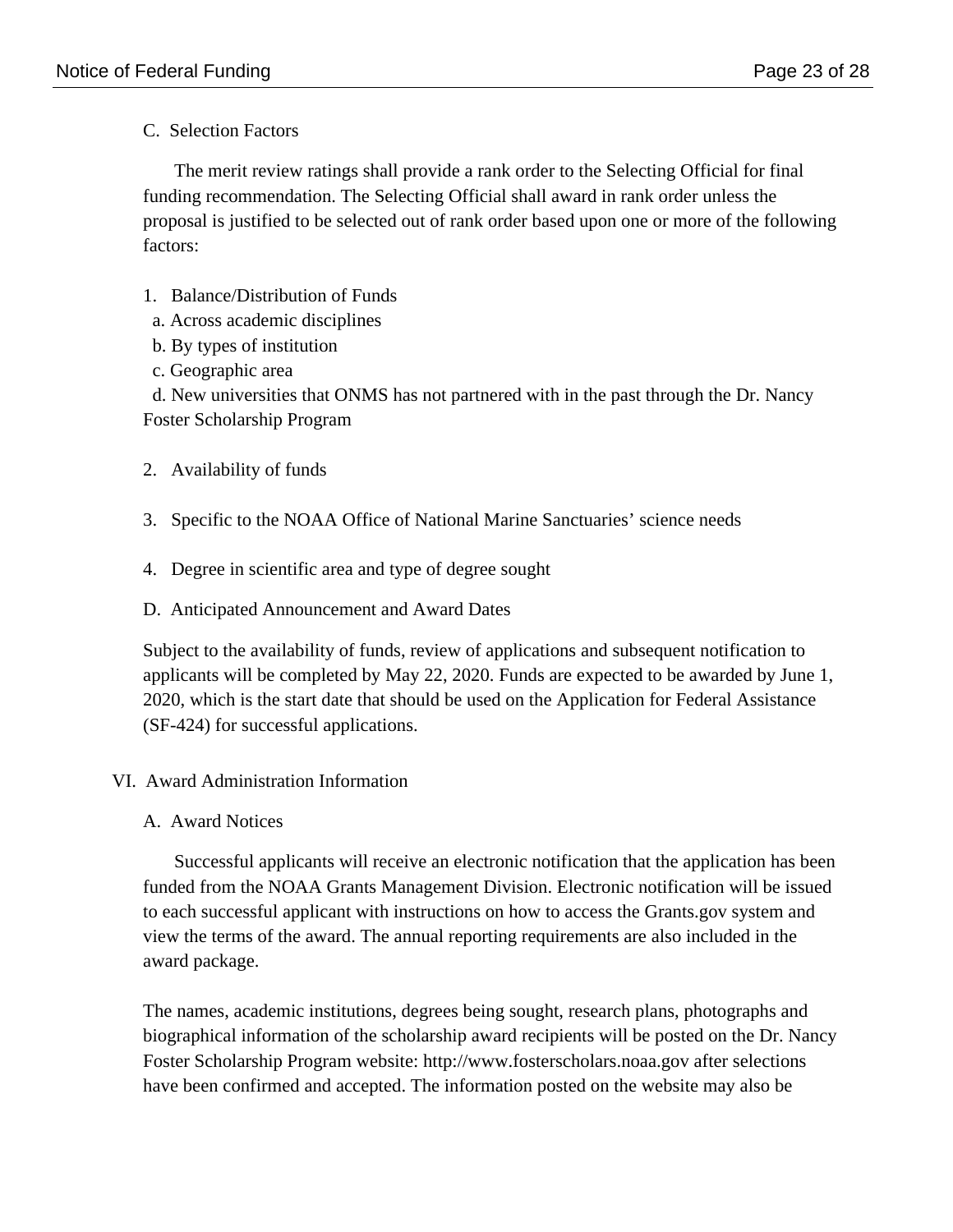published in marketing materials developed to advertise the Dr. Nancy Foster Scholarship Program and further the mission of the NOAA Office of National Marine Sanctuaries.

Unsuccessful applicants will be notified that their proposal was not recommended for funding (declined) by May 22, 2020.

B. Administrative and National Policy Requirements

1. DEPARTMENT OF COMMERCE PRE-AWARD NOTIFICATION REQUIREMENTS FOR GRANTS AND COOPERATIVE AGREEMENTS. The Department of Commerce Pre-Award Notification Requirements for Grants and Cooperative Agreements contained in the Federal Register notice of December 30, 2014 (79 FR 78390) are applicable to this solicitation and may be accessed online at http://www.gpo.gov/fdsys/pkg/FR-2014-12-30/pdf/2014-30297.pdf.

2. UNIFORM ADMINISTRATIVE REQUIREMENTS, COST PRINCIPLES, AND AUDIT REQUIREMENTS. Through 2 C.F.R. § 1327.101, the Department of Commerce adopted Uniform Administrative Requirements, Cost Principles, and Audit Requirements for Federal Awards at 2 C.F.R. Part 200, which apply to awards in this program. Refer to http://go.usa.gov/SBYh and http://go.usa.gov/SBg4.

3. DOC TERMS AND CONDITIONS. Successful applicants who accept a NOAA award under this solicitation will be bound by Department of Commerce Financial Assistance Standard Terms and Conditions. This document will be provided in the award package in NOAA's Grants Online system at http://www.ago.noaa.gov and at http://go.usa.gov/hKbj.

4. LIMITATION OF LIABILITY. Funding for programs listed in this notice is contingent upon the availability of appropriations. Applicants are hereby given notice that funds may not have been appropriated yet for the programs listed in this notice. In no event will NOAA or the Department of Commerce be responsible for proposal preparation costs. Publication of this announcement does not oblige NOAA to award any specific project or to obligate any available funds.

5. DATA SHARING PLAN. This announcement is seeking proposals that do not generate environmental data therefore no data management plan is required as part of the application.

6. FREEDOM OF INFORMATION ACT (FOIA) - In the event that an application contains information or data that you do not want disclosed prior to award for purposes other than the evaluation of the application, mark each page containing such information or data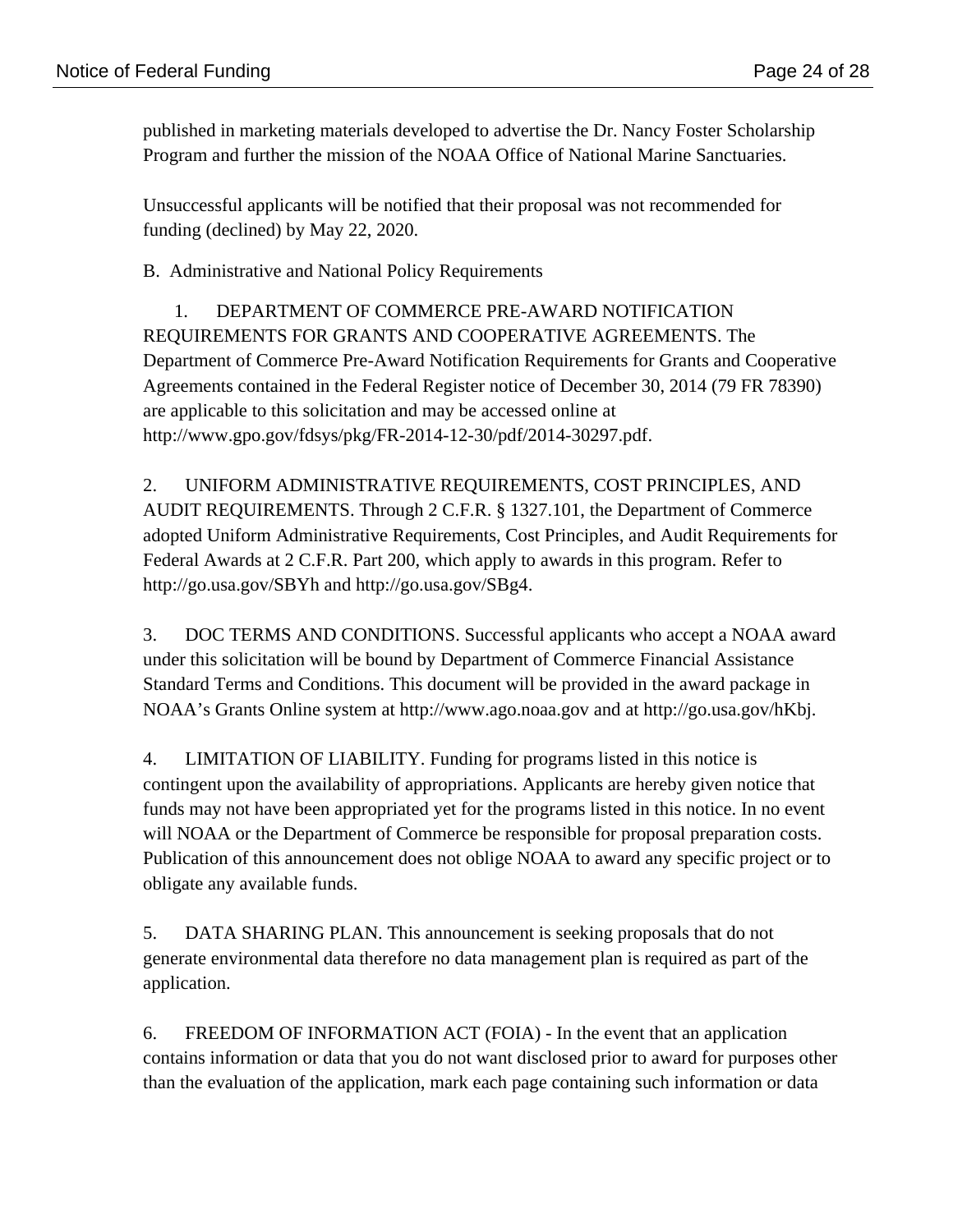with the words "Privileged, Confidential, Commercial, or Financial Information - Limited Use" at the top of the page to assist NOAA in making disclosure determinations. DOC regulations implementing the Freedom of Information Act (FOIA), 5 U.S.C 552, are found at 15 C.F.R. Part 4, which sets forth rules for DOC to make requested materials, information, and records publicly available under FOIA. The contents of funded applications may be subject to requests for release under the FOIA. Based on the information provided by the applicant, the confidentiality of the content of funded applications will be maintained to the maximum extent permitted by law.

7. NEPA - It has been determined that the Dr. Nancy Foster Scholarship Program awards are categorically excluded from the requirements under the National Environmental Policy Act.

8. PAPERWORK REDUCTION ACT – This notification involves collection-of information requirements subject to the Paperwork Reduction Act. The use of Standard Form 424 has been approved by the Office of Management and Budget (OMB) under control number 4040-0004. Notwithstanding any other provision of law, no person is required to respond to, nor shall any person be subject to a penalty for failure to comply with, a collection of information subject to the requirements of the PRA unless that collection of information displays a currently valid OMB control number.

9. Administrative and national policy requirements for all DOC awards apply to this competition. These requirements may be found in the "Department of Commerce Financial Assistance Standard Terms and Conditions" (ST&Cs) and are as summarized in the "Department of Commerce Pre-Award Notification Requirements for Grants and Cooperative Agreements," published in the Federal Register on December 30, 2014 (79 FR 78390) This notice may be accessed at the Government Printing Office website a website at www.gpo.gov/fdsys/pkg/FR-2014-12-30/pdf/2014-30297.pdf. The ST&Cs may be accessed at the following website:

http://www.osec.doc.gov/oam/grants\_management/policy/default.htm.

# C. Reporting

Scholarship recipients are required to provide annual reports documenting the scholar's activities, accomplishments, academic progress, research progress, and education and outreach progress. The report must include copies of receipts indicating disbursement of the education allowance and copies of receipts for allowable expenses under the program collaboration. The report must include a certification from the scholar's academic advisor indicating that the student's work is on track and a copy of the official transcript indicating the scholar has a minimum term and cumulative GPA of 3.30. These reports must be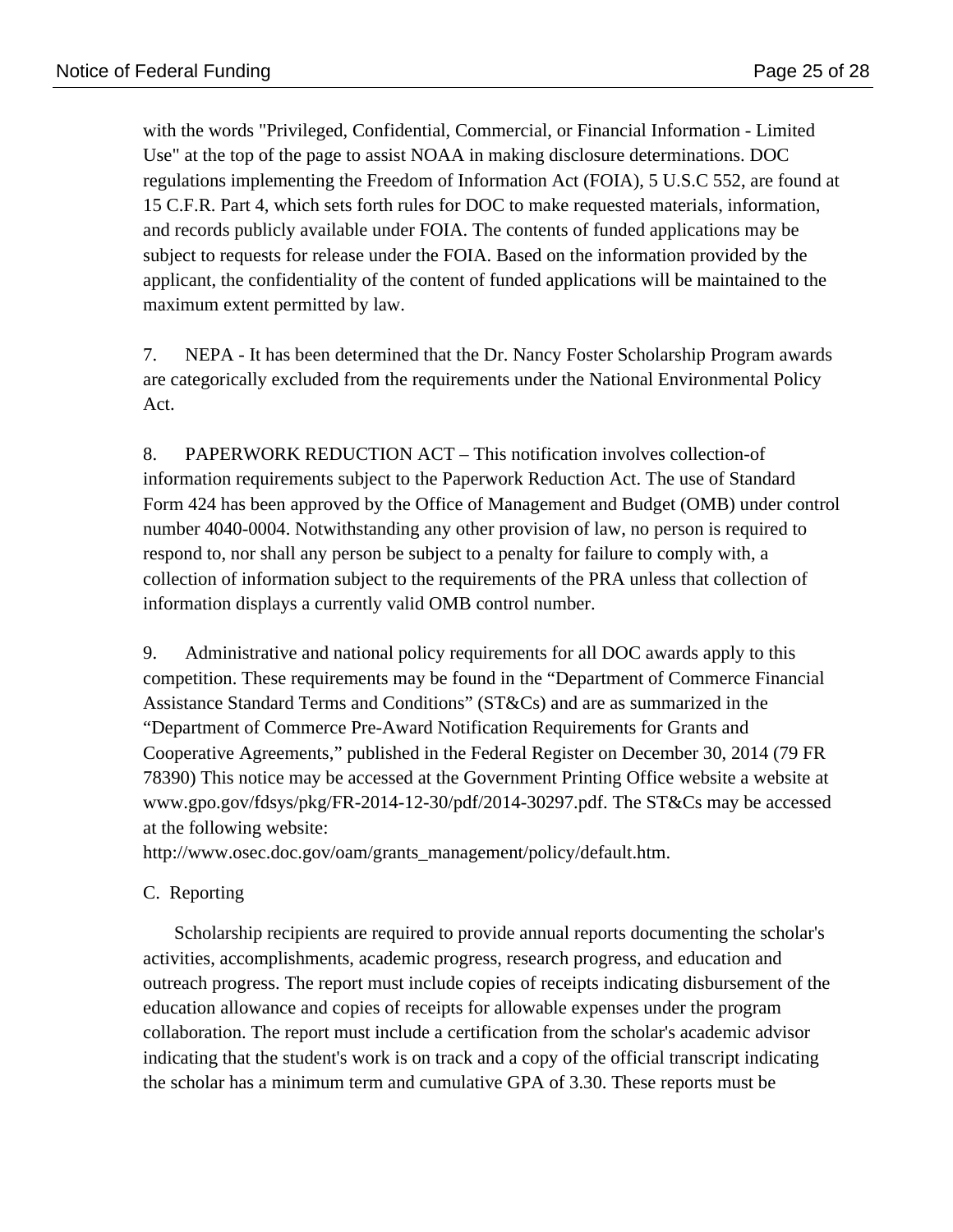submitted through the Grants.gov system. An outline of the report format can be found on the Dr. Nancy Foster Scholarship Program web page: https://fosterscholars.noaa.gov/media/docs/nfs-report-template.pdf.

At the conclusion of the program collaboration, recipients are required to submit a trip report documenting their accomplishments and including a summary testimonial of their experience. In addition, recipients will be required to participate in an evaluation survey.

To help increase diversity of future applicants, Dr. Nancy Foster Scholarship Program recipients must give at least one presentation about the Dr. Nancy Foster Scholarship Program to a diverse audience, such as undergraduate students at a minority serving institution, historically black colleges and universities, or other appropriate venue(s). Documentation of this outreach presentation must be included in the final scholarship report.

All Dr. Nancy Foster Scholarship Program recipients must develop an outreach product (e.g., video, infographic, lesson plan) that communicates their scientific research in a way that the average viewer can understand it and its importance. This final product should be agreed upon with the Program Officer and submitted as part of the final scholarship report. Appropriate training in the creation of outreach products will be provided to all scholarship recipients.

At the conclusion of the award, recipients are required to submit a final report encompassing their accomplishments during the award period and their post scholarship plans, especially regarding NOAA interactions and the "National Marine Sanctuary Ambassador" requirement. The final report should include a copy of the final transcript indicating degree earned, if applicable. All scholars are required to submit a copy of their master's thesis or doctoral dissertation upon completion of their degree.

Scholars are allowed one (1) one-year no-cost extension that they must request at least 60 days before the end of the award and will need to provide a justification and a current budget. This semi-detailed justification can include the following:

- 1. Completion rate of sampling/data collection, data analysis, and or writing.
- 2. Plan or timeline for finishing uncompleted item.
- 3. Identify additional costs, if any, and funding sources.

4. Statement supporting the additional time requested will be sufficient to complete the remaining tasks, especially writing of dissertation and why.

The Federal Funding Accountability and Transparency Act of 2006 includes a requirement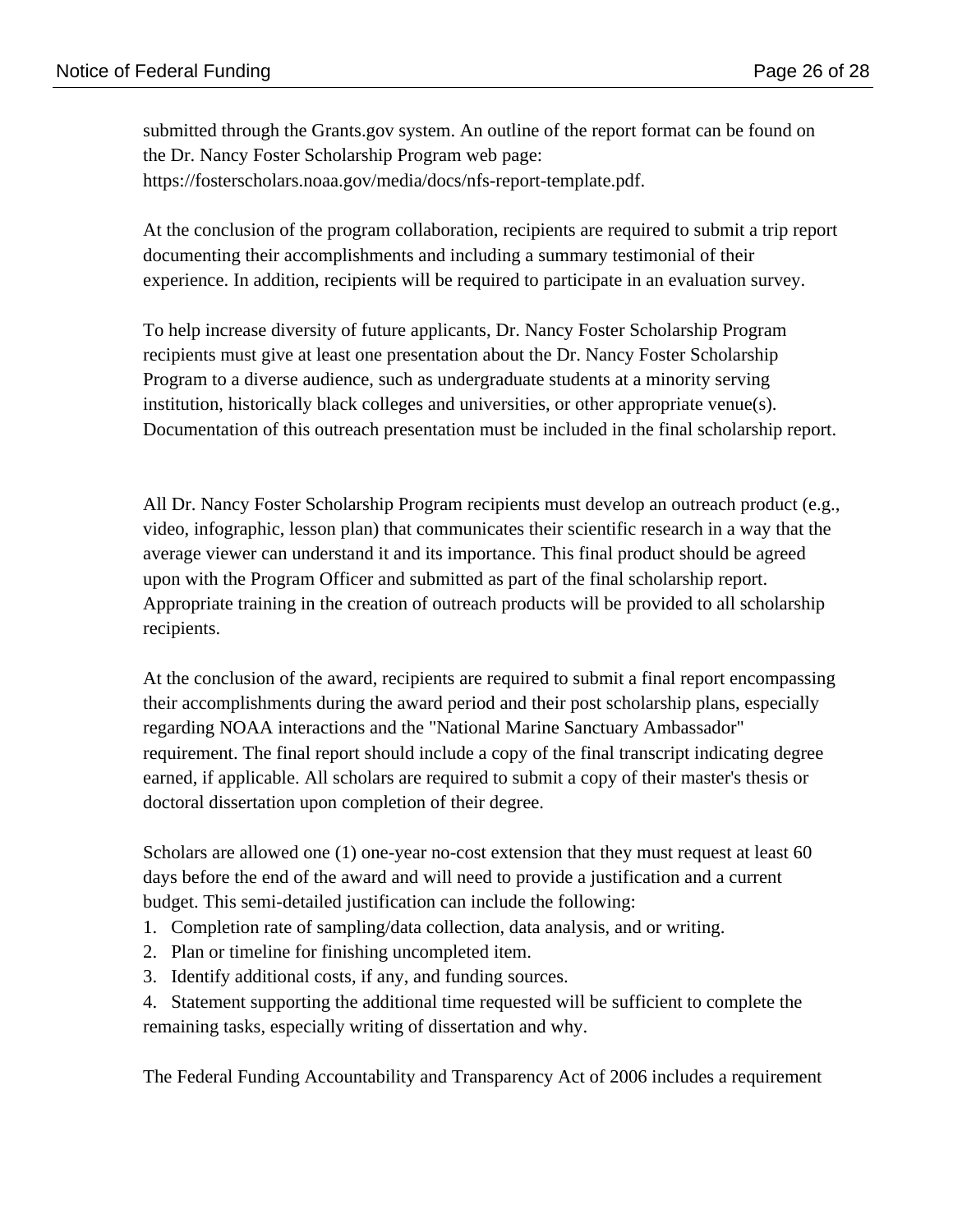for awardees of applicable Federal grants to report information about first-tier sub-awards and executive compensation under Federal assistance awards issued in FY 2011 or later. All awardees of applicable grants and cooperative agreements are required to report to the Federal Sub-award Reporting System (FSRS) available at http://www.FSRS.gov on all subawards over \$25,000.

# VII. Agency Contacts

Send requests for information to fosterscholars@noaa.gov or mail requests to: Dr. Nancy Foster Scholarship Program NOAA Office of National Marine Sanctuaries 1305 East West Highway 11th Floor, Room 11622 Silver Spring, MD 20910

# VIII. Other Information

A. The Stipend and Education Allowance

The annual stipend (which consists of the full scholarship award) will be paid directly to the scholar. Tuition (including fall, winter, spring and summer) and academic fees may be negotiated between the academic institution and the Dr. Nancy Foster Scholarship Program Officer at NOAA prior to the receipt of funds. This negotiation is intended to leverage scholarship funds and enhance opportunities for scholarship recipients. In those instances, in which tuition and academic fees are not totally waived by the academic institution, the education allowance in an amount equal to the tuition and fee not waived (but not to exceed \$12,000) will be paid directly to the scholar for remittance to the academic institution. If tuition and fees are reduced or waived by the academic institution, then that portion of the education allowance not needed (i.e., up to \$12,000 in the case of a total waiver) will be retained by NOAA for future scholarships. No money will be paid directly to the student from the education allowance for purposes other than the payment of tuition, fees, and education costs including but not limited to books required for courses. Health insurance is an allowable education cost if it is directly billed on the tuition statement. You may work and receive loans if you receive this scholarship.

# B. General Scholarship Information

Specific instructions regarding the disbursement, management, and reporting requirements for all stipend and tuition allowance payments will be provided to the scholarship recipients upon selection for the award. The awarding of funds beyond the first year will be based on availability of funds, continued eligibility of the student, semi-annual certification by the